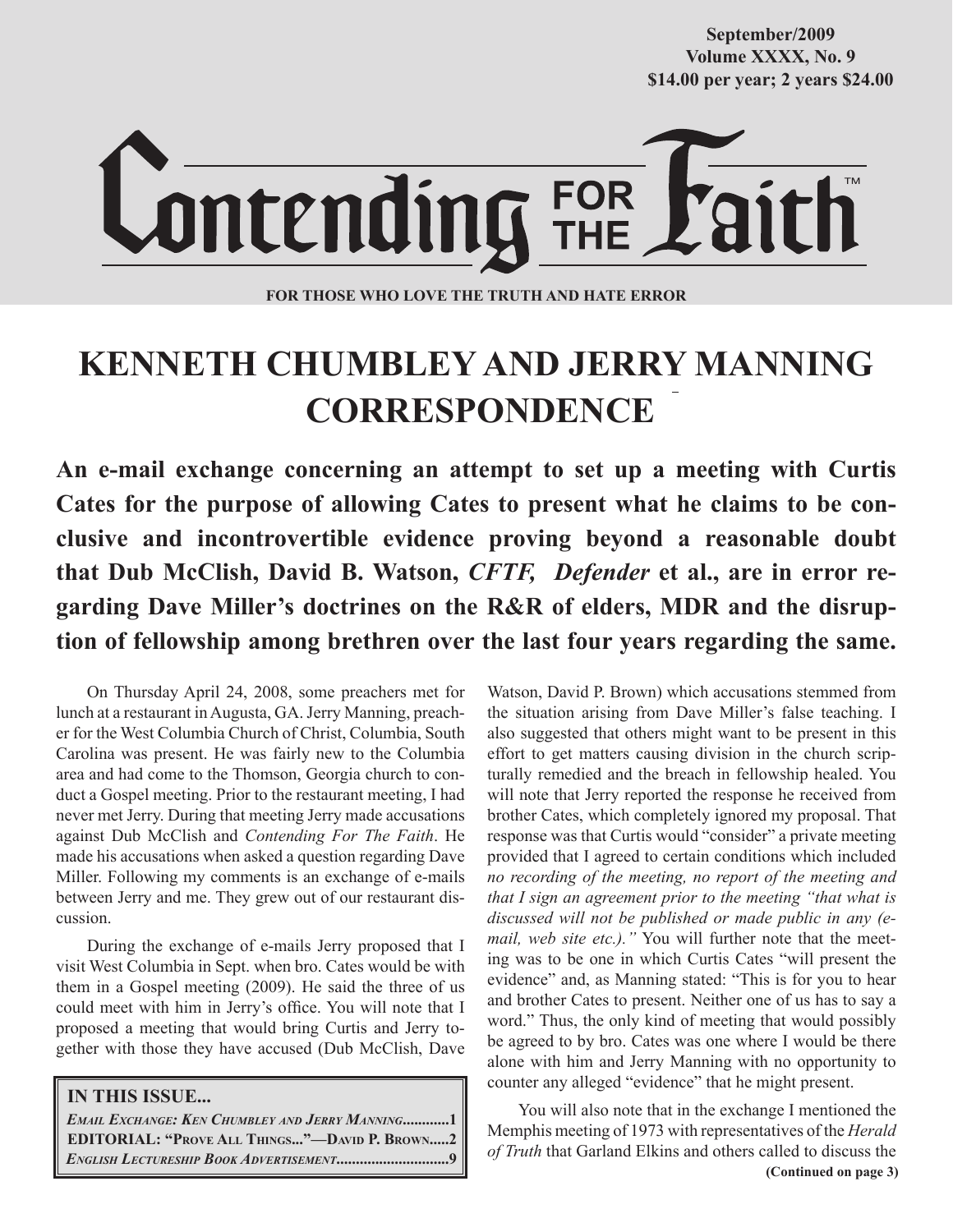

### **David P. Brown, Editor and Publisher dpbcftf@gmail.com**

*COMMUNICATIONS received by CONTENDING FOR THE FAITH and/or its Editors are viewed as intended FOR PUBLICATION unless otherwise stated. Whereas we respect confidential information, so described, everything else sent to us we feel free to publish without further permission being necessary. Anything sent to us NOT for publication, please indicate this clearly when you write. Please address such letters directly to the Editor David P. Brown, P.O. Box 2357, Spring, Texas 77383. Telephone: (281) 350-5516.*

### **SUBSCRIPTIONS RATES**

*Single Subscriptions: One Year, \$14.00; Two Years, \$24.00. Club Rate: Three One-Year Subscriptions, \$36; Five One-Year Subscriptions, \$58.00. Whole Congregation Rate: Any congregation entering each family of its entire membership with single copies being mailed directly to each home receives a \$3.00 discount off the Single Subscription Rate, i.e., such whole congregation subscriptions are payable in advance at the rate of \$11.00 per year per family address. Foreign Rate: One Year, \$30. NO REFUNDS FOR CANCEL-ATIONS OF SUBSCRIPTIONS.*

### **ADVERTISING POLICY & RATES**

*CONTENDING FOR THE FAITH was begun and continues to exist to defend the gospel (Philippians 1:7,17) and refute error (Jude 3). Therefore, we are interested in advertising only those things that are in harmony with what the Bible authorizes (Colossians 3:17). We will not knowingly advertise anything to the contrary. Hence, we reserve the right to refuse any offer to advertise in this paper.*

*All setups and layouts of advertisements will be done by CONTENDING FOR THE FAITH. A one-time setup and layout fee for each advertisement will be charged if such setup or layout is needful. Setup and layout fees are in addition to the cost of the space purchased for advertisement. No major changes will be made without customer approval.*

*All advertisements must be in our hands no later than two (2) months preceding the publishing of the issue of the journal in which you desire your advertisement to appear. To avoid being charged for the following month, ads must be canceled by the first of the month. We appreciate your understanding of and cooperation with our advertising policy.*

*MAIL ALL SUBSCRIPTIONS, ADVERTISEMENTS AND LETTERS TO THE EDITOR-IN-CHIEF, P. O. Box 2357, Spring, Texas 77383-2357. COST OF SPACE FOR ADS: Back page, \$300.00; full page, \$300.00; half page, \$175.00; quarter page, \$90.00; less than quarter page, \$18.00 per column-inch. CLASSIFIED ADS: \$2.00 per line per month. CHURCH DIREC-TORY ADS: \$30.00 per line per year. SETUP AND LAYOUT FEES: Full page, \$50.00; half page, \$35.00; anything under a half page, \$20.00.*

*CONTENDING FOR THE FAITH is published monthly. P. O. Box 2357, Spring, Texas 77383-2357 Telephone: (281) 350-5516.*

> **Ira Y. Rice, Jr., Founder August 3, 1917-October 10, 2001**

## *Editorial...*

## **"PROVE ALL THINGS; HOLD FAST THAT WHICH IS GOOD." (1 THESS. 5:21)**

Any effort to hinder or thwart Christians from complying with Paul's inspired directive in the verse that serves as the title of this editorial is sinful. To make accusations and never attempt to prove them is also a violation of this verse. The same thing applies to any church member who seeks to or actually prohibits a Christian's effort to obey 1 Pet. 3:15. In order to see what God thinks about anyone who attempts to hinder the truth read the account of Bar-Jesus (Elymas) when he **"withstood them** (Paul and Barnabas–*Editor*)**, seeking to turn away the deputy from the faith"** (Acts 13:8). Strong apostolic judgment was rendered upon Elymas for his actions. In the process thereof Paul accurately characterized the man saying to and of him, **"O full of all subtilty and all mischief, thou child of the devil, thou enemy of all righteousness, wilt thou not cease to pervert the right ways of the Lord"** (verse 10).

Boldly asserting that one has conclusive and incontrovertible proof that proves a charge to be true is not enough, but then when one refuses to reveal it, except under clandestine circumstances that forbids cross examination of any kind, is not only contrary to the authority of Jesus Christ, but un-American. This is contrary to the United States Justice System as well as honest and fair conduct among and between men. But above all things there is nothing Christian about it. People have a right to face their accusers and vice versa. Imagine the mind-set that shudders at the thought of having one's evidence examined and, therefore, seeks to keep it to himself—excepting those who are in full agreement with him in the first place.

Dub McClish, Dave Watson, *CFTF*, *Defender*, et al., have made and continue to make public charges regarding the break in fellowship that came about when some brethren determined to fellowship Dave Miller regardless of the fact that he taught and participated in the erroneous practice of the re-evaluation and reaffirmation of elders along with teaching, condoning and supporting error regarding MDR. Brethren are sinning when they fellowship the unrepentant Miller and those that support him. This has been and is the case because these are public and not private matters—*they were not done "in a corner."* Moreover, we have offered and do offer proof (adequate evidence) to substantiate our accusations. Furthermore, we welcome those who boldly assert that we are liars and slanderers to publicly under proper polemic conditions attempt to prove their case. But we will not hold our collective breaths until their actions speak louder than their cloaked words they so freely speak under

 **(Continued on page 15)**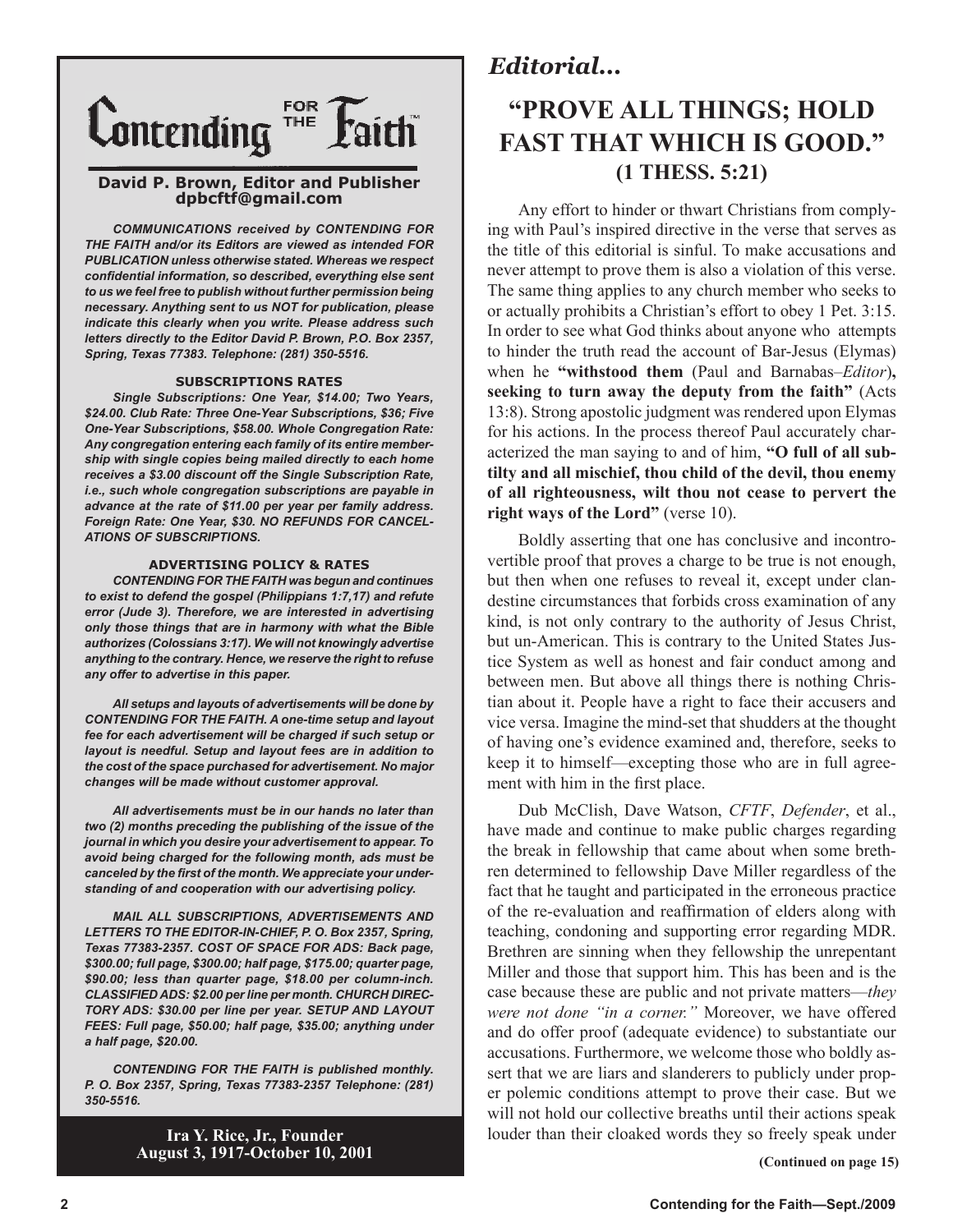### **(Continued From Page One)**

liberalism that had come into the *Herald of Truth* program. This meeting was not a private one where no record was kept of what occurred. Neither was it one where the representatives of *Herald of Truth* presented their views, but no one else could speak; nor was it one in which the *Herald of Truth* representatives were forbidden speak, but could only listen. Yet, some of those who were insistent that the representatives of *Herald of Truth* attend the meeting are now among those who only want to meet privately with individuals and not meet "face to face" with those against whom they have made accusations. Although I disagreed then, and still do, with the position of the representatives of *Herald of Truth*, I appreciate that they were willing and agreeable at least one time to meet those concerns of that day. How unlike those today who wish to hide behind private one-sided meetings with a signed agreement that nothing be published.

**—Kenneth Chumbley** 

### ৼ৾ড়ড়ড়ড়ড়ড়ড়ড়ড়ড়ড়ড়ড়

### *Following is the e-mail exchange*.

From: Chumbley kjchumb@gmail.com To: Jerry1Manning@yahoo.com Fri., Apr. 25, 2008 at 7:14 AM Subject: Dub McClish and Hatred

### Jerry,

Would you consider these statements show hatred?: "A small toxic loyalty circle."

"These people are as vile a group, and I do mean vile, as I have ever read after in my life"

These are statements that have been made in writing or recorded, not feelings based on tone of voice.

BTW (By the Way—*Editor*)–You may have noticed that I used my cell phone when we were all talking yesterday and you had stated that Dub McClish hated Dave Miller based on what you detected in the tone of his voice on the telephone (a very subjective way of telling what is in a person's heart!). I was trying to contact Dub directly so that he could respond to your charge to all of us. I called his house and then called his cell phone but his (sic) was unavailable at the time as he was on the road. Later I was able to get hold of him. I directly asked him the question–without informing him at the time of the source of the statement–and he strongly denied it.

Also, either you have never read or heard Dub's Lecture at Bellview and are simply repeating what you have heard or (sic) you need to listen and read his manuscript that is in the book again. At least three of us were sure that you were in error when you stated that he doesn't deal with Dave Miller but did not have the evidence to hand. Indeed, along with other situations, he deals specifically with Brown Trail and Dave Miller. Further, about that time, Brown Trail–which included Dave Miller, as he was still a member of the congregation –had indicated that they had made a mistake and would not do it again. However, history shows that they did indeed do it again and Dave Miller was very much a part of it and since he has refused to repent, that is what brought about the change with regards to him being marked as a false teacher. That letter he wrote in September of 2005 does not show repentance but denies any wrong doing.

I will await your documentation of the lies in *Contending for the Faith*.

### Ken Chumbley

[*To save space the "From:" and "To:" lines and the information to follow will be removed from the e-mails in the rest of the exchange* — *Editor]* 1131 Terrace Circle North Augusta, SC 29841-4350 Tel. No. (803) 279-8663 Cell. No. (803) 292-8663 www.belvederechurchofchrist.org

### ৼঀড়৽ঀড়৽ঀড়৽ঀড়৽ঀড়৽ঀড়

Date: Mon., Apr. 28, 2008 at 2:37 PM Subject: Re: Dub McClish and Hatred

Ken,

Would you consider this statement showing hatred?:

Brother \_\_\_\_\_\_ is pratting (sic) against us with malicious words and his work is evil because he won't receive the brethren and throws those that do receive them out of the church.

That's just the apostle John calling Diotrephes' work what it is.

I think what is being done to Dave Miller, Bert Thompson, Curtis Cates, Barry Grider, etc., is both toxic and vile. Maybe it's not driven by hatred, maybe it's pride; but whatever it is it's SIN and needs to stop.

Dave Miller/Brown Trail did not teach or allow the congregation to have the authority to re-evaluate their eldership and dissolve or appoint elders at their discretion. That did not happen and they are not continuing to do that or teach such a thing. To accuse them of that is madness.

Did you ever think that maybe the reason Curtis Cates never answered your e-mails was that he was afraid they would be circulated around the world, published and taken out of context? The same way you jumped on me at the restaurant when I said that I know what you have concerning these matters. You started saying rather loudly, "Oh, you know ALL that I have? How can you know what I have?" As if I claimed to be some kind of god. I assumed I had your "facts" because there has been no new information published or posted on the "heretic detection" web sites or burned to CD that I haven't already seen. But that didn't stop you from jumping all over me. Am I going to be "written-up"—PREACHER CLAIMS TO BE GOD!?

We were in a public restaurant. What if the waitress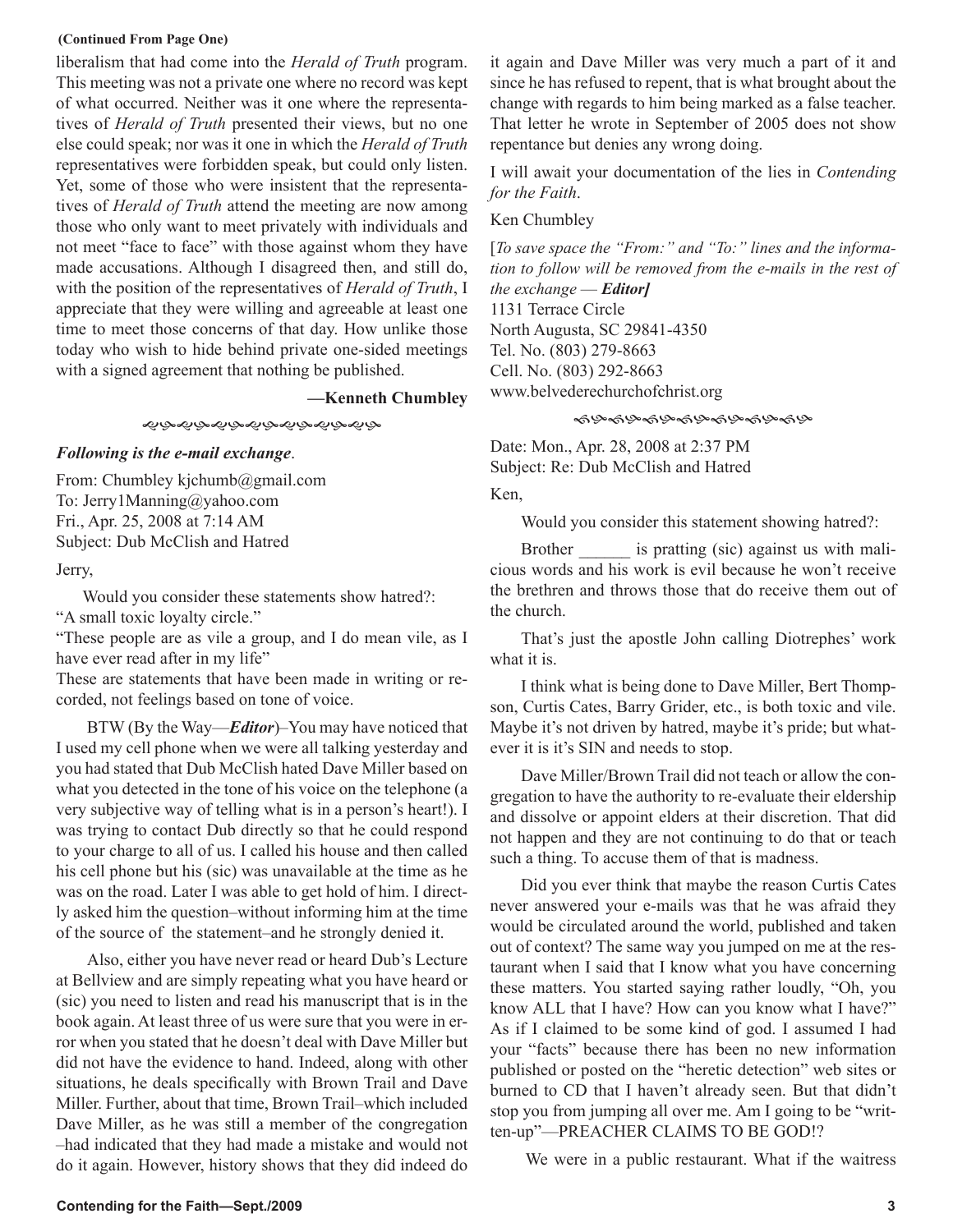went around to all the tables and told everyone that we were a bunch of preachers from the church of Christ. [?] Would they have been able to see that we were Christ's disciples by the love we had for one another (John 13:35)? I very much felt attacked and to the casual observer they would not have witnessed God's love between us.

One thing that bothered me was the accusation (several times) that I was defending an institution instead of defending Christ. I wasn't defending an institution (MSOP). I was defending a brother, Curtis A. Cates. It is an honor and a privilege to do so. Whenever the opportunity arises to defend a man-of-God or a woman-of-God I do so, as Barnabas defended Paul. Those who try and destroy such and their work, just hang millstones around their necks and become bitter.

I beg you brother Chumbley to get out of this "dogfight," You are gnawing your own foot off.

The evidence I would present to you are the articles you already have, but "seeing you will not see." You need to go directly to Curtis Cates and talk to him about your "facts" concerning his sins, and do the same with Dave Miller. I refuse to be in this "dog-fight" except to defend faithful brethren that I personally know when the opportunity arises. To get the proper information you have to go to the source, which I have done. And when you go, don't brink (sic) a loaded shotgun but an open mind. I will be glad to arrange a meeting when Curtis Cates comes in 2009 but I'm afraid by then you will have gnawed off both your legs.

There is no doubt that you are consumed by this. Get it off your back so you can run the good race unimpeded.

My prayers go with you,

Jerry Manning

### *෯෯෯෯෯෯෯෯෯෯෯෯*

Date: Mon., Apr. 28, 2008 at 8:53 PM Subject: Re: Dub McClish and Hatred

Jerry,

Thanks for your response to my e-mail. By that I assume that you made it home safely.

I will respond to your e-mail using a different font and color to show my responses in red. [*In CFTF we have placed the appropriate names before each man's comments, Manning's comments are indented.—Editor*]

On Mon., Apr. 28, 2008 at 2:37 PM, jerry manning <jerry1manning@yahoo.com> wrote:

Ken,

Would you consider this statement showing hatred?:

Brother is pratting (sic) against us with malicious words and his work is evil because he won't receive the brethren and throws those that do receive them out of the church.

That's just the apostle John calling Diotrephes' work what it is.

*Chumbley's Response*: Jerry, I know exactly what that statement is and who wrote it.

Do you consider the statements that I quoted, ("A small toxic loyalty circle." "these people are as vile a group, and I do mean vile, as I have ever read after in my life"), to be of the same caliber as that of an inspired apostle? If so, then you account statements uninspired men as being of equal weight as apostles. The inspired apostle was able to know the truth with respect to Diotrophes by inspiration but these men (Joseph Meador and Keith Mosher) do NOT possess such inspiration. Further, you accused Dub McClish of hatred for Dave Miller based on what you perceived to be his tone of voice. Do you have the power to discern the hearts of individuals? Clearly you do since you were so positive in your affirmation that Dub hated Dave based solely on your subjective reasoning.

*Manning*: I think what is being done to Dave Miller, Bert Thompson, Curtis Cates, Barry Grider, etc., is both toxic and vile. Maybe it's not driven by hatred, maybe it's pride; but whatever it is it's SIN and needs to stop.

*Chumbley's Response*: Clearly, from your statement, you are ready to use the same kind of language as Meador and Mosher in speaking about brethren. Now you say it may simply be pride and not hatred–why are you changing your mind – are you not sure? You certainly seemed sure on Thursday morning when these matters were discussed. Yes there is SIN involved–and it could be pride or hatred on the part of some and it needs to stop–but WHO are the ones that are making statements like those quoted above and saying that some brethren hate others, are vile and toxic–those who for whatever reason–are upholding Dave Miller in his error and fellowshipping him. When will YOU call on the likes of Mosher and Meador to stop their personal attacks and deal with the evidence?

*Manning*: Dave Miller/Brown Trail did not teach or allow the congregation to have the authority to re-evaluate their eldership and dissolve or appoint elders at their discretion. That did not happen and they are not continuing to do that or teach such a thing. To accuse them of that is madness.

*Chumbley's Response*: Jerry, you are very postive (sic) in your statement—but offer NO proof to validate your contention. Am I just to accept YOUR word? I know you sincerely believe what you have stated to be true—but such is NOT evidence and is purely subjective. Is that how you seek to teach people the Gospel? I don't think so, but when it comes to brethren you expect them to believe what you say —WITHOUT evidence.

*Manning*: Did you ever think that maybe the reason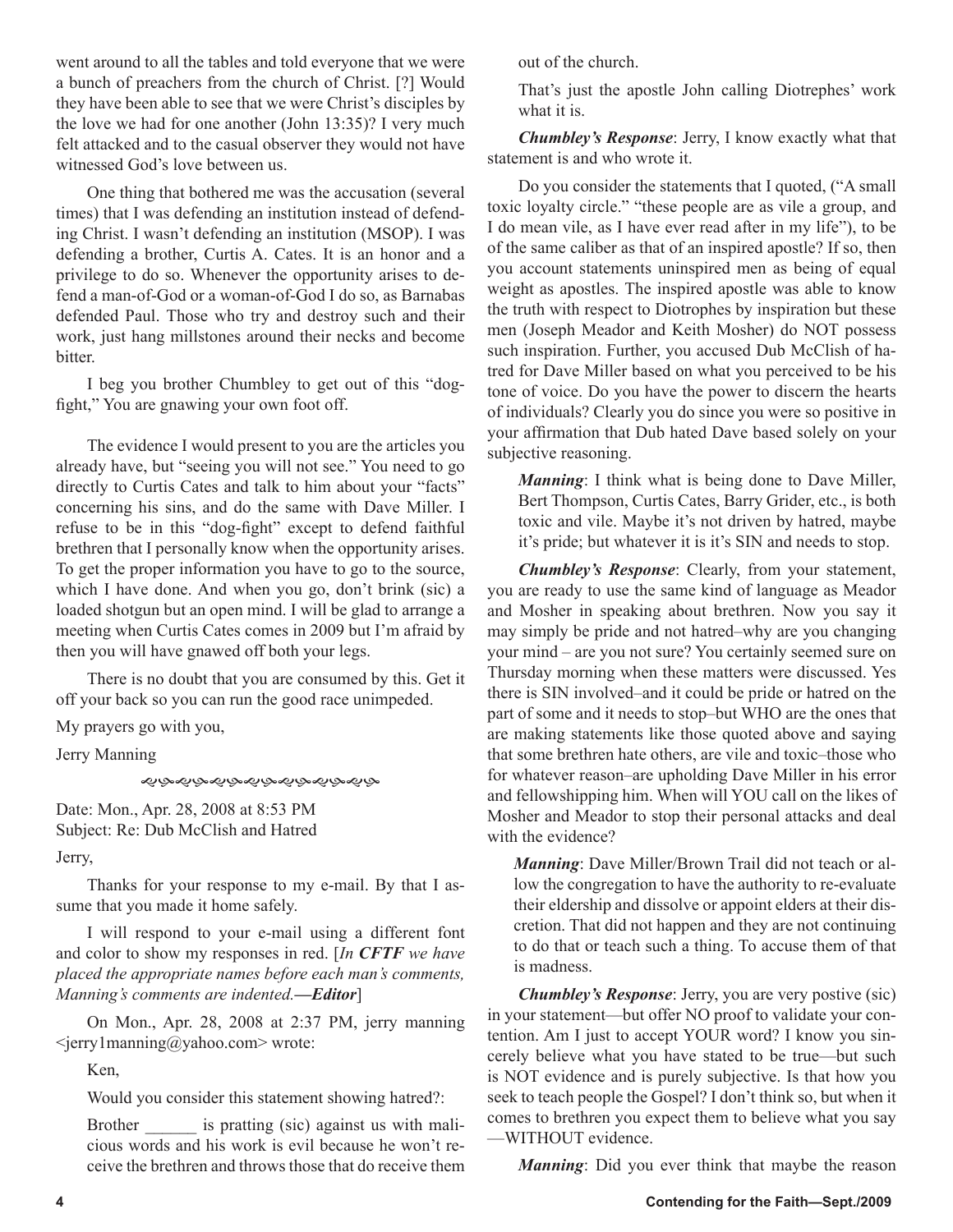Curtis Cates never answered your e-mails was that he was affraid (sic) they would be circulated around the world, published and taken out of context?

*Chumbley's Reply*: Jerry, you conveniently forget that I was told by two of the members of the board of TGJ (Michael Hatcher and Tommy Hicks) to contact Curtis Cates, as it had been agreed by the board that he (Curtis) would answer any questions about the action that had been taken in the board meeting. At that time, I was just seeking information–Curtis had no way of knowing how I would react–I was simply seeking to get the facts and get to the truth. Curtis had received a copy of Michael Hatcher's e-mail to me (as Michael had sent his reply to me to him before he got my request—so he know (sic) it was coming. Thus, you (sic) speculation as to why Curtis did not answer is speculation– nothing more and nothing less–and indeed without your knowledge of what I stated in my request.

Further, this is DIFFERENT to what you said last Thursday when your response was that Curtis was a "busy man" and didn't check his e-mails (the same response you gave to me about any response from you). It is clear that Curtis DOES use his e-mail and responds when he desires to do so– indeed, I have seen copies of e-mails that he has written. If he wasn't going to use his e-mail–why have an e-mail address? Clearly you do use your e-mail address—since you responded quite quickly to my e-mail. I was sure that you did check your e-mail regularly otherwise you would not put your e-mail address in the church bulletin—which is where I was able to find it.

*Manning*: The same way you jumped on me at the restaurant when I said that I know what you have concerning these matters. You started saying rather loudly, "Oh, you know ALL that I have? How can you know what I have?" (As if I claimed to be some kind of god). I assumed I had your "facts" because there has been no new information published or posted on the "heretic detection" web sites or burned to CD that I haven't already seen. But that didn't stop you from jumping all over me. Am I going to be "written-up"— REACHER CLAIMS TO BE GOD!?

We were in a public restaurant. What if the waitress went around to all the tables and told everyone that we were a bunch of preachers from the church of Christ. [?] Would they have been able to see that we were Christ's disciples by the love we had for one another (John 13:35)? I very much felt attacked and to the casual observer they would not have witnessed God's love between us.

*Chumbley's Response*: Jerry, it appears that something is wrong with your memory regarding the events at the restaurant—in front of witnesses. I didn't JUMP you—indeed the boot was on the other foot! Remember YOU told us about Ernie Richards and the "hate" that he had for breth-

situation regarding Ernie and the West Columbia Church — would the waitress have been able to say that about you and your statements BEFORE any discussion came up about the Dave Miller situation? When we began to discuss the Dave Miller situation, a question was raised and you responded in the same way that

you had done with regards (sic) to the matters concerning Ernie Richards. You brought up *Contending for the Faith* (calling it "Contentious for the Faith") and indicating that Dub McClish "hated" Dave Miller. You did not like it when I questioned you with regards (sic) to whether you knew all of the evidence and information that I have. You made an ASSUMPTION then and continue it here, and a FALSE assumption at that. You do NOT know all of the contacts that I had and the information that I gathered— ut you ASSUME to know EVERYTHING. Again, you continue your attacks against others—I assumed I had your "facts" because there has been no new information published or posted on the "heretic detection" web sites or burned to CD that I haven't already seen." As for "jumping all over" anyone—you chose to do that IMMEDIATELY because some of us even dared to question your pronouncements about *Contending for the Faith* and Dub McClish. Incidentally, Jimmy Aaron made a good point when he pointed out that you had thought a great deal of Dub McClish and his judgment, then, because of this one issue you turned and accuse Dub of hating Dave—based solely on your subjective interpretation of the tone of his voice in a telephone conversation. Since when has such subjective reasoning passed for sound evaluation of the evidence?

ren (was that another example of your subjective reasoning?). You used VERY STRONG language to describe the

*Manning*: One thing that bothered me was the accusation (several times) that I was defending an institution instead of defending Christ. I wasn't defending an institution (MSOP). I was defending a brother, Curtis A. Cates. It is an honor and a privilege to do so. Whenever the opportunity arises to defend a man-of-God or a woman-of-God I do so, as Barnabas defended Paul. Those who try and destroy such and their work, just hang millstones around their necks and become bitter.

*Chumbley's Response*: Oh, you weren't defending an institution? Numerous times you referred to the good that had been done by the school over the years in training men to preach and how wrong it was to criticize the school and those associated with it. You were NOT simply defending Curtis Cates. Just because an institution was worthy of support and did a good work in the past is NO proof that it is continuing to do so. Such can easily be proved by examining what has happened at the Christian colleges and universities (Abilene, Lipscomb, Freed-Hardeman—to name just a few). Yes, it is an "honor and a privilege" to defend a faithful brother— ut when by his words and actions he shows that he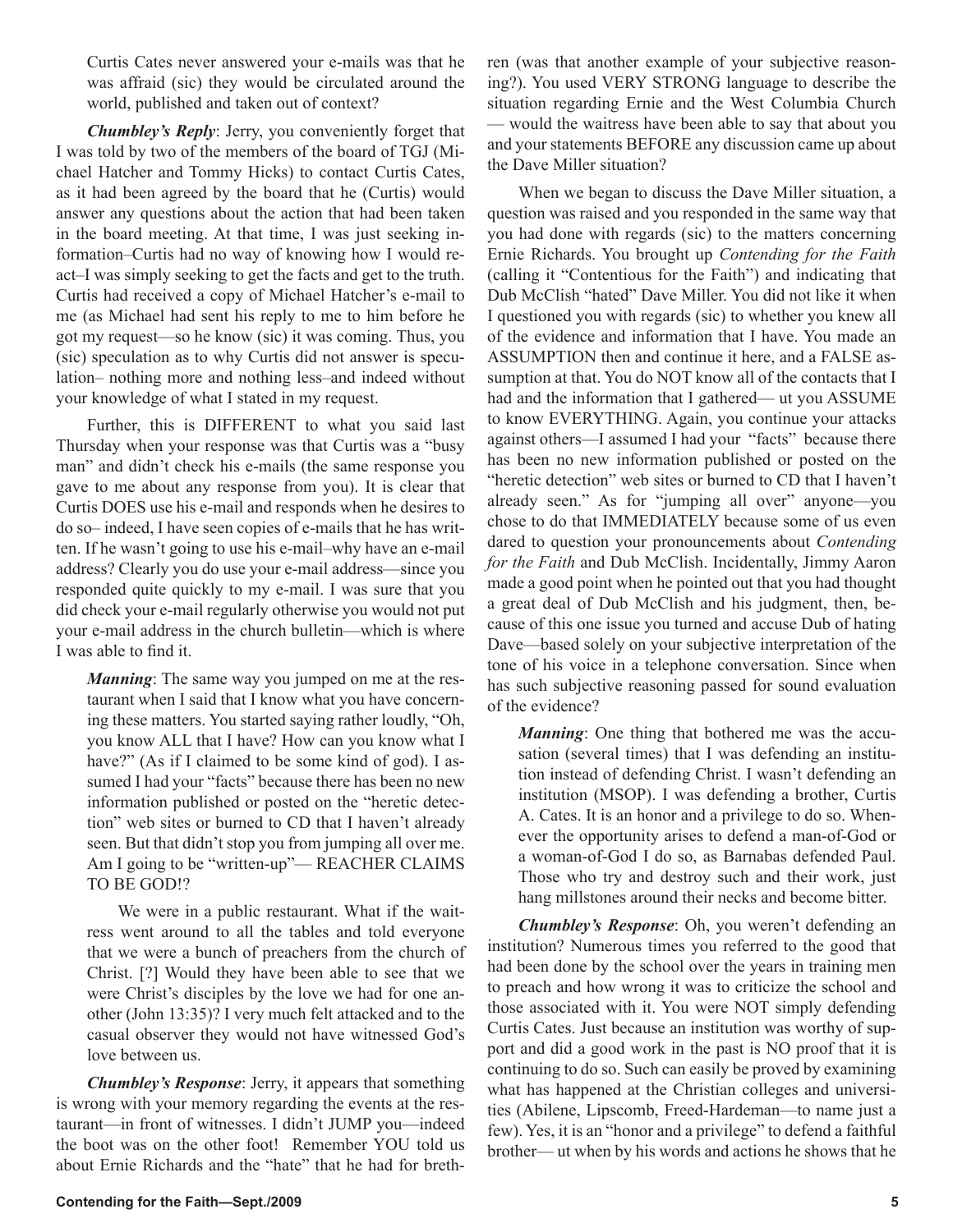is no longer faithful to the Lord then to continue to defend such is CONTRARY to the will of God (2 John 9-11). One example that can be quickly thought of is Rubel Shelly–once a faithful brother–but no more.

Those who continue to support such men and the works that they are involved with become those who do great harm to the cause of Christ. As for "bitterness," I have seen such in your words (both spoken and written) as well as the words of others.

*Manning*: I beg you brother Chumbley to get out of this "dog-fight," You are gnawing your own foot off.

*Chumbley's Response*: Jerry—the one who needs to "get out" is you! YOU are the one who is upholding those who have erred from the truth and the teaching of God's Word.

*Manning*: The evidence I would present to you are the articles you already have, but "seeing you will not see." You need to go directly to Curtis Cates and talk to him about your "facts" concerning his sins, and do the same with Dave Miller. I refuse to be in this "dog-fight" except to defend faithful brethren that I personally know when the opportunity arises. To get the proper information you have to go to the source, which I have done. And when you go, don't brink a loaded shotgun but an open mind. I will be glad to arrange a meeting when Curtis Cates comes in 2009 but I'm afraid by then you will have gnawed off both your legs.

*Chumbley's Response*: Jerry, is this how you were taught at MSOP to respond when one asks for EVIDENCE? I know that such did not used to be the case, but has that changed? You made charges, unsubstantiated, concerning articles that had appeared in *Contending for the Faith*  and when asked for evidence to substantiate those charges, this is your response. Is this because you do not have such evidence available to show that what is written are lies? If you are going to go around making such charges, as you did Thursday morning, you should have a[t] least ONE example ready to hand. Could it be that the reason you do not have such is that you are only repeating what you have been told? BTW—you avoid dealing with Dub McClish's lecture at Bellview that you stated did NOT make reference to Dave Miller when we were together on Thursday. Why is that? Is that because you know that what you said is false? Or is it because you have not heard/read the lecture for yourself and were using "taking (sic) points" given to you by another?

As for Curtis Cates, if he were a "man of his word" in this matter, he would have responded when asked when those things took place. Further, Curtis, and others have been asked on numerous occasions to meet to deal with these matters and in more than one venue–indeed, there was an offer made for such a forum to be held in Memphis but such requests to meet have been ignored. You need to, honestly, ask yourself: Why do they refuse to meet? Surely, if they have the truth on these issues, they should be willing to defend such in an open, full discussion? Jerry, maybe YOU are the man to get them to "come to the table"–hopefully before 2009–for their refusal to meet has gone on far too long already.

*Manning*: There is no doubt that you are consumed by this. Get it off your back so you can run the good race unimpeded.

### Jerry Manning

*Chumbley's Response*: Jerry, if anyone is consumed by this it is YOU. Your statements last Thursday when we met and the tone of this e-mail show that "thou are the man." My prayers go with you,

*Chumbley's Response to the whole e-mail*: Jerry, I pray that you will be able to "get the blinders off" and see where your unqualified support to an institution and certain individuals has gotten you as is seen by your words (spoken and written). I pray that you will repent before it is too late.

Ken Chumbley

### ෯෯෯෯෯෯෯෯෯෯෯෯

Date: Wed, May 21, 2008 at 12:25 PM Subject: Fwd: McClish and Hatred

Jerry,

I am still waiting for EVIDENCE regarding the lies that you state have been told in *Contending For The Faith*. This allegation was made in front of Sherman Offord, Matt Shelton and Jimmy Aaron as well as myself. Your e-mail—see below did not provide such evidence. if (sic) it is there, you have an obligation to provide it or withdraw your allegation.

I, also, would like a response to my e-mail in response to yours.

You seem so sure that you are correct—so it should not be difficult for you to prove your case.

I await your response and your evidence. If there is no response that provides evidence, such will serve to show that your allegations are without foundation.

Ken Chumbley

きぶんぷかんぷかんぷうかんぷ

Date: Mon., Aug. 18, 2008 at 3:53 PM Subject: Dub McClish and Hatred

Jerry,

I am still awaiting the EVIDENCE of the lies that you have said were told in *Contending For The Faith*. It has now been nearly four months and none have been forthcoming. It must be you can't find them or that you were simply parroting what you had been told at MSOP. If you can't find them, ask Curtis Cates or Keith Mosher to point you to the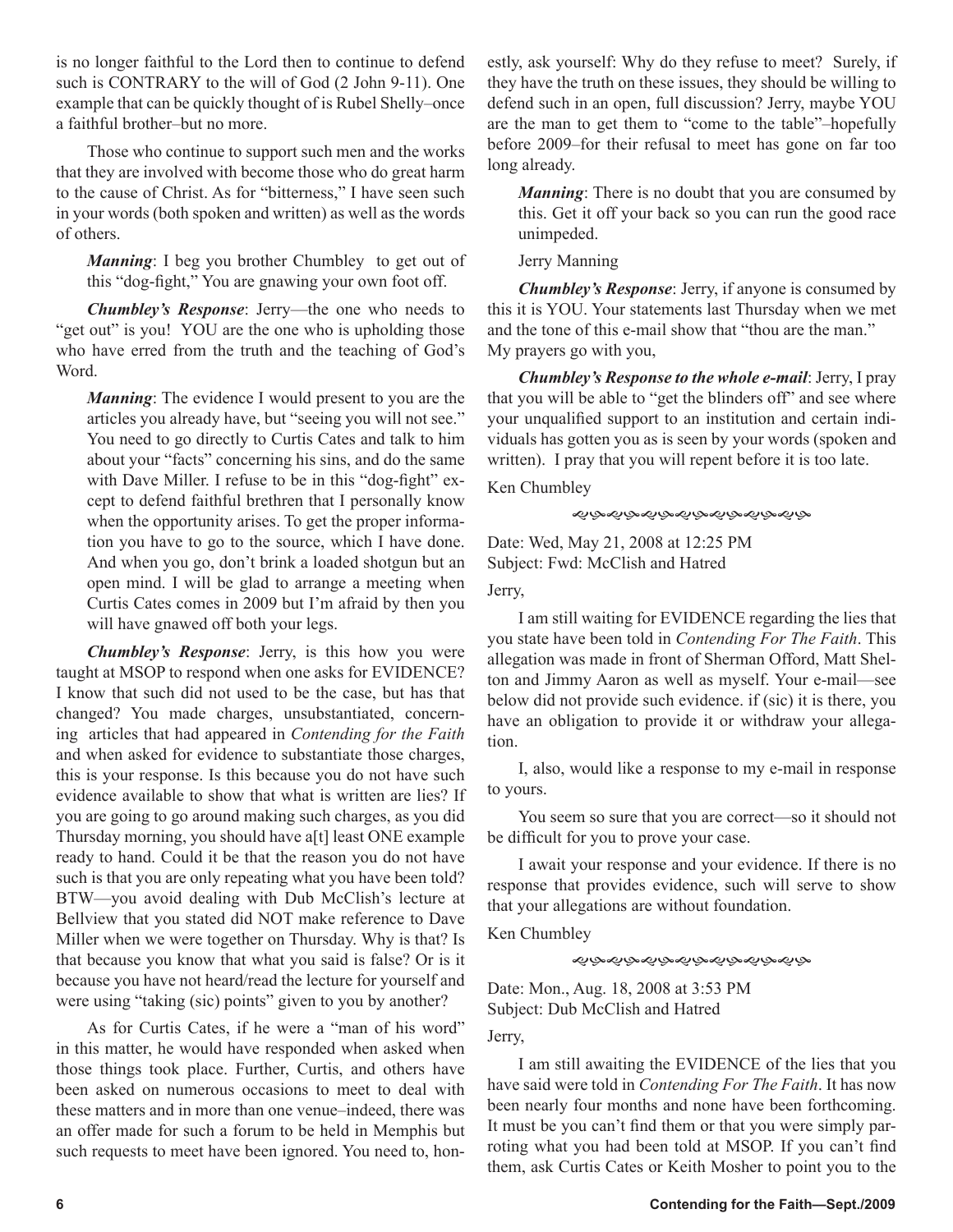necessary articles.

On second thoughts (sic), YOU need to repent of the lies you told me and the others present that day—Jimmy Aaron, Sherman Offord and Matt Shelton.

Ken Chumbley

*ৼ৾*ঢ়৾৵ড়৾৵ড়ড়ড়ড়ড়ড়ড়ড়ড়

cc: Sherman Offord <offord48@gmail.com> Date: Wed, Aug. 20, 2008 at 8:58 AM Subject: Evidence Still Needed

Jerry,

It was clear when you spewed forth your venom against Dub McClish and *Contending For The Faith* at the restaurant in April, you had no idea that you were going to be challenged by three of those there. You have now had almost four months to produce the EVIDENCE to back up your statements. However, it was clear when Sherman Offord and I spoke with you last night that you NEVER had any evidence since you stated that you would not take hours to find it!

When one launches attacks on brethren and a brotherhood publication one should have the evidence–not necessarily at the time–but should [have it] quickly (sic) available. That you did not have such shows you were simply parroting what you had been told and your actions were, and remain such as are not Christlike. You may be able to fool some people–like Ed, one of your elders–but you can't fool the Lord.

It is clear that you thought–and still do–that we should accept your HEARSAY—without EVIDENCE. Is that how you act with people in denominational error or is such reserved for members of the Lord's church? Do you expect people to "roll over" at your say so—without providing EV-IDENCE? If that is the case—then you are self-deceived? (sic) If that is not the case–then provide the EVIDENCE–if you can.

It was abundantly clear that you were trying to avoid us tonight because you still have no desire to change your unchristian actions and words. I pray that you will repent before it is too late. You talked about souls–I am concerned about souls—I'm concerned about yours and thus I will pray for your repentance.

Ken Chumbley

*෯෯෯෯෯෯෯෯෯෯෯෯* 

cc: Sherman Offord <offord48@gmail.com> Date: Thus, Aug. 21, 2008 at 8:22 AM Subject: Dog Fight

Jerry,

You said you don't want to get into "your dog fight." However, I would remind you that YOU entered into this with your accusations against Dub McClish and *Contending*  *For The Faith*. When challenged for EVIDENCE, you refuse to provide it. Instead, you hypocritically, say you are keeping yourself above the fray and not getting into what you refer to as a "dog fight" when you were the one who "yelped" when you brought up your false accusations (they are false since you do not have and refuse to supply evidence). You didn't like it when Sherman Offord, Jimmy Aaron and myself didn't just "roll over" and accept your accusations.

You like to "stir" the pot but when your stirring is challenged—you can't stand the heat and try and hide under a cloak of false piety.

I pray you will repent of this attitude and your false charges.

Ken Chumbley

きぶんぷかんぷかんぷうかんぷ

cc: Sherman Offord <offord48@gmail.com> Date: Sat, Sept. 13, 2008 at 11:45 AM Subject:

Jerry,

You have repeatedly claimed that you "had no dog in this fight." Yet it is clear that before you even met us you had picked your "dog"—and that you had done so without examining the evidence (proof). You brought up about Dub McClish and the *Contending For The Faith* with respect to Dub's "hatred" and *Contending For The Faith* being "full of lies" but when you were challenged for proof you have REPEATEDLY failed to offer such proof—just as many others who have offered similar "talking points." Thus to say that you have "no dog in this fight" is a LIE and you need to repent not only of that but also, unless you can offer PROOF of your charges then you need to withdraw them.

Jerry, these are SERIOUS matters with eternal consequences. I pray that you will indeed repent before it is everlastingly too late.

You have picked your "dog" and it is the WRONG dog. Beware lest that dog "bite" you.

Ken Chumbley

そぶぐふぐふぐふぐふぐふぐふ

**[Eight months lapsed between last e-mail and this one.—***Editor*]

bcc: Sherman Offord <offord48@gmail.com> Date: Sat, May 23, 2009 at 8:19 AM Subject: Similarities

Jerry,

I see great similarities between you and Nancy Pelosi.

She accuses the CIA of lying–you accused Dub McClish of hatred and *Contending for the Faith* of being full of lies. Just like Nancy, when asked for evidence you refuse to give it.

I know from other sources that you and other students at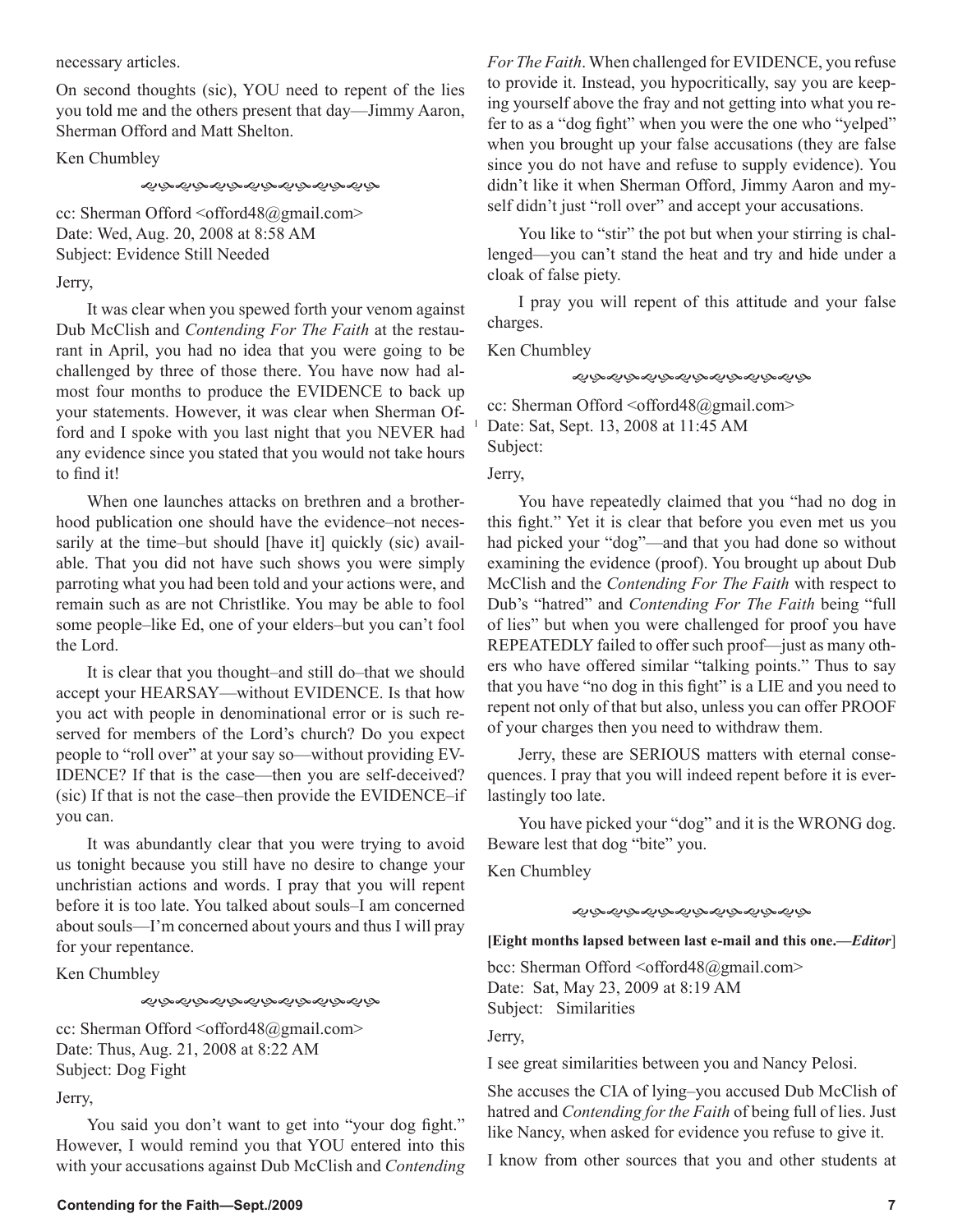MSOP were being told this nonsense and that you were not to read *Contending For The Faith*.

I know that it is now over a year since you made these allegations–in front of witnesses–but they haven't gone away and you still need to provide evidence and since the evidence doesn't exist you need to REPENT while you still have time and opportunity. I continue to pray that you will do this before it is too eternally too late.

Ken Chumbley

*෯෯෯෯෯෯෯෯෯෯෯෯* 

Date: Wed, May 27, 2009 at 1:21 PM Subject: Re: Similarities

## Kenneth,

[T]he evidence has been printed in the pages of "Contentious For the Faith." I will give you an opportunity to speak directly with Curtis Cates here at the West Columbia church of Christ regarding the lies and slander against him and his wife. They are coming to do a gospel meeting Sept. 13-16 (Sunday to Wed.). We can meet Monday, Tues. or Wed. afternoon and discuss this quietly and calmly in my office (not in the hallway after preaching, making a scene).

What I did in front of witnesses was defend a brother from vicious lies and hatred and I made it quite clear that I had no intention of getting involved with the likes of men who would do such things. The sin is on them. If you want evidence then set up a meeting time and it will be presented by brother Cates himself. If you fail to do this then you will be the Nancy Pelosi.

Until then I will have no further discussion about it except to confirm the meeting time.

Jerry Manning

そぶぐぶんぶんぷんぷんぷんぷ

Date: Fri., Jun. 5, 2009 at 3:10 PM Subject: Re: Similarities

Jerry,

You have made the accusation, repeated here, ("the evidence has been printed in the pages of "Contentious For the Faith") thus YOU have the obligation of proving your allegations? Where is your PROOF? For over a year you have refused to supply the same. However since you made the accusations against Dub McClish, David P. Brown and others, in front of witnesses, the onus is upon YOU to come up with the evidence of that which has been printed in *Contending For The Faith* that is "vicious lies" and the evidence of the "hatred" that you maintain that Dub McClish has for certain brethren. Nancy Polosi (sic) has made accusations but is unwilling to provide evidence to back up her statements—even when pressed.YOU have made accusations against brethren and even when pressed, have refused to provide evidence to prove your accusations.

Now you suggest a meeting with Curtis Cates. He has also made similar accusations and, to this time, has refused (more than once) to meet in an OPEN FORUM with the brethren against whom he has made the accusations, where such can be fully discussed and evidence presented for all to see. By your own actions, you have aided and abetted him in his sin.

At the meeting you have proposed, would you, and Curtis be willing for others to be present that you and Curtis have accused (i.e. Dub McClish, David P. Brown, Dave Watson and Michael Hatcher and perhaps others) to discuss this with evidence being presented by yourself and Curtis and an opportunity for a response from those mentioned above against whom accusations have been made, as well as others? Further, such a meeting would need to be recorded for the protection of all participants so that none would have to rely on memory as to what was discussed. I would be willing to participate in such a meeting where the truth can be ascertained and recorded for all to examine.

I await your response. Should you and Curtis be willing to meet, as outlined above, a written agreement from yourself, along with a written agreement from Curtis would enable the plans for the meeting to go forward. You and Curtis would be welcome to have any others attend the meeting.

As for our previous discussion, after the meeting at North Columbia, you are not being truthful. It was NOT in the hallway–as you contend–but in the auditorium with Ed Keller ( at the time one of your elders at West Columbia) and Sherman Offord (from Hampton Avenue, Aiken—who was also present when you first made your allegations, unsupported by evidence), and ourselves.This was AFTER others had left the auditorium and only you and Ed remained. It was at that time that brother Offord and myself entered to discuss your accusations and to remind you that you had not provided evidence for those accusations. Again, you refused to provide any.

You also wrote: "What I did in front of witnesses was defend a brother from vicious lies and hatred and I made it quite clear that I had no intention of getting involved with the likes of men who would do such things. The sin is on them." It was NOT a matter of defense–YOU brought up the matter and made your accusations–before witnesses. You were then asked to provide evidence to prove your accusations. To date – over a year has passed–you have been unwilling to provide such even though you have been asked to do so by several means. Such action on your part is SINFUL.

**(Continued on page 10)**

**THE 2008 BOUND VOLUMES OF CFTF ARE HERE. WRITE, PHONE OR E-MAIL US TODAY FOR YOUR COPY. WHY NOT ORDER AN EXTRA COPY FOR A FRIEND**?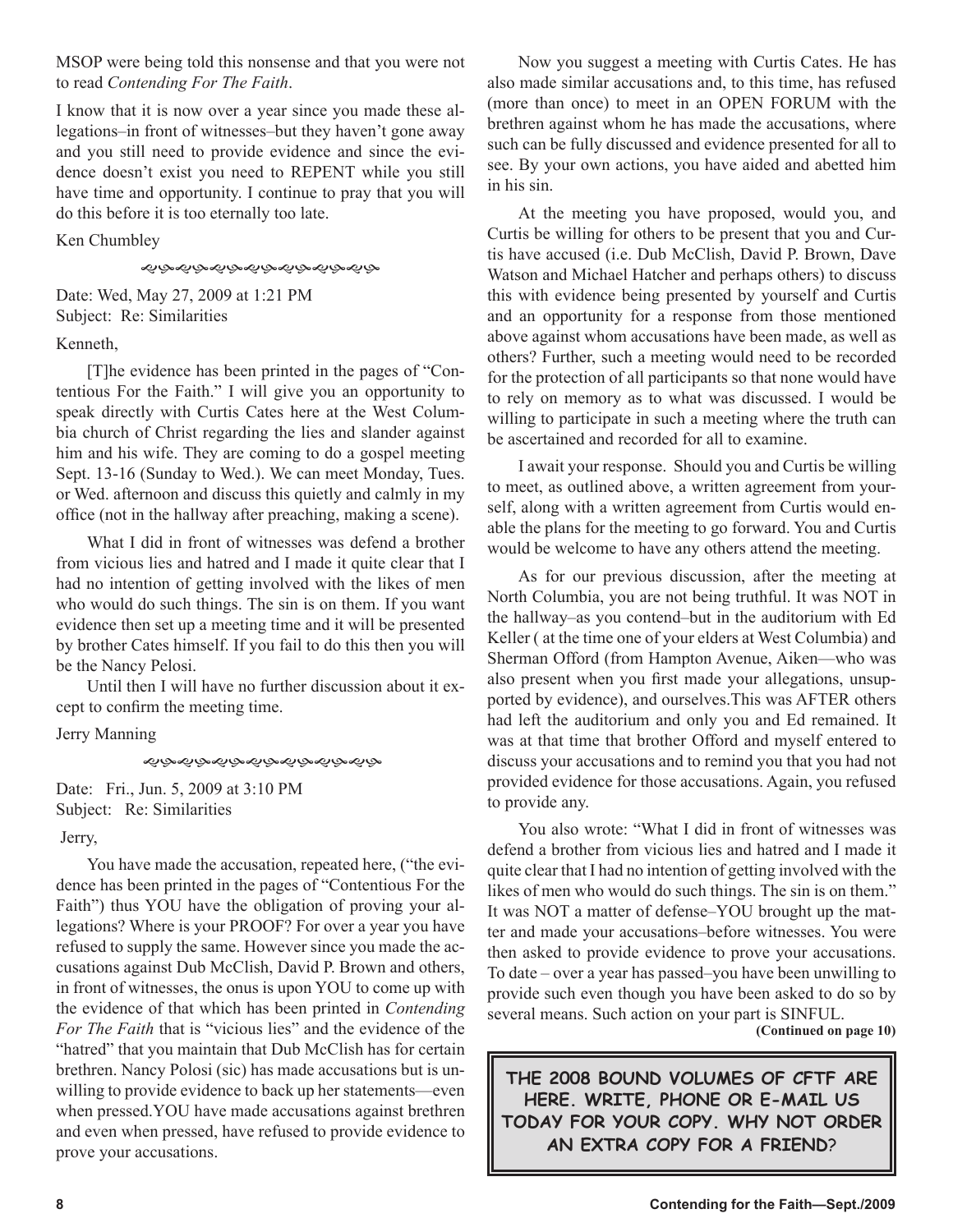# *THE BIBLICAL CHURCH*

The Seventh Annual

## **Preaching the Whole Counsel of God Lectureship Book**

Edited by Gary Grizzell

The Oral Lectures Were Delivered in Huntingdon, England, October 2007

**Beautiful Red Cloth Bound Lectureship Book** 

**327 pages by 14 writers**

*\$12.00* **per copy**

**Order From: garygrizzell@yahoo.com Write Check to: "Powell Grove Church of Christ" Mail Book Order to: 1186 Martha Leeville Road, Lebanon, TN 37090-8265**

**Church Rate: One Carton (28 copies)–***\$280.00*

Since 2008 David P. Brown has edited the Lectureship book.

*PROCEEDS GO TOWARD REPLENISHING THE PRINTING FUND FOR FUTURE LECTURESHIPS Will You Help Us?*

## **PREVIEW — CHAPTERS WITH PICTURES OF WRITERS AND PERSONAL INFO.**

**Chapter One:** *The Biblical Church Under Patriarchy* **— Dennis "Skip" Francis Chapter Two:** *The Biblical Church Under Moses* **— Brad Green Chapter Three:** *The Biblical Church Under Christ* **— Gary Summers Chapter Four:** *The Church Christ Built* **— Gary L. Grizzell Chapter Five:** *The Biblical Church is not a Denomination* **— Ken Chumbley Chapter Six:** *The Biblical Church Teaches the Correct Plan of Salvation* **— Daniel Coe Chapter Seven:** *The Biblical Church and Organizational Structure* **— David P. Brown Chapter Eight:** *The Biblical Church and Worship* **— Dave Watson Chapter Nine:** *The Biblical Church and Morality* **— Keith Sisman Chapter Ten:** *The Purpose and Work of the Biblical Church* **— Ben Justice Chapter Eleven:** *The Biblical Church and the Only True World Religion* **— Daniel Denham Chapter Twelve:** *The Biblical Church Rejects Extremes* **— Danny Douglas Chapter Thirteen:** *The Biblical Church Trusts in the Power of the Gospel* **— Lloyd E. Gayle Chapter Fourteen:** *The Biblical Church Supports Only Authorized Works* **— Kent Bailey**

## **Addendum**

*Are We Save By Faith Alone? Was Christ Really Preached To You?*

**Three Questions for Anti (Non-Institutional) Brethren Pertaining To Scriptural Church Cooperation (A Written Debate —Scott/Grizzell)**

> *Is One Church As Good As Another? Church Autonomy and Withdrawal Of Fellowship Ten Reasons The Christian Wants to Attend The Spiritual War And Soul–Winning*

**WHY NOT GIVE THIS BOOK AS A GIFT TO FAMILY AND FRIENDS?**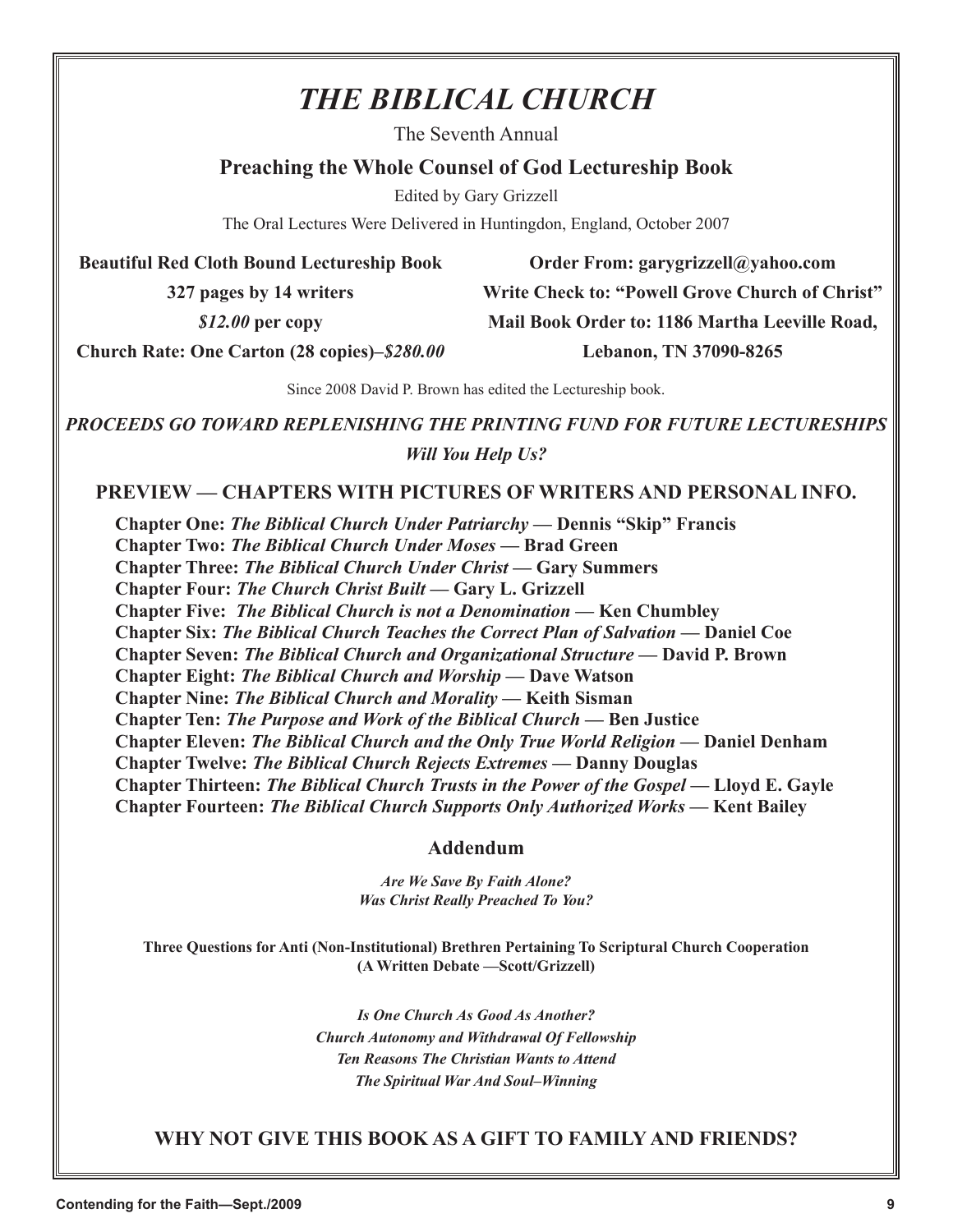I await your response to my suggestions regarding the proposed meeting.

Ken Chumbley

Date: Thus, Jun. 11, 2009 at 9:20 AM Subject: Re: Similarities

Kenneth,

I'll run this by Curtis, my dearly beloved brother.

**J**erry

ぐみぐみかんやんぞんふんみん

Date: Thur., Jun. 11, 2009 at 10:28 AM Subject: Re: Similarities

Jerry,

I will await hearing from you relative to the response that Curtis gives.

I would like to suggest that of the days you have suggested, that Tuesday September 16, 2009 at 9.00 am would be best. Curtis and yourself will, of course, already be there but others attending would have obligations Sunday and Wednesday night. This would give time for travel to and from Columbia.

If that is not acceptable to Curtis, and yourself, please suggest an alternative date and/or time.

Ken Chumbley

むみなみなみなみなみなみなみ

Date: Wed, Jul.. 1, 2009 at 9:15 PM Subject: Meeting with Curtis Cates

Kenneth,

I met with brother Cates in Memphis and he said he would consider meeting with you if you agree to the following terms:

1) You come alone and meet only with him and me in my office.

2) The meeting is conducted in the spirit of Christ.

3) There will be no recordings of any kind.

4) You will sign a written agreement that what is discussed will not be published or made public in any way (email [sic], website [sic], etc.).

5) Curtis Cates will present the evidence. If there are others interested in this evidence they can arrange to meet with him separately.

I await your response,

Jerry

*ৼ৾*ঢ়৾৵ড়৾৵ড়ড়ড়ড়ড়ড়ড়ড়ড়

Date: True, Jul.. 7, 2009 at 9:51 AM Subject: Re: Meeting with Curtis Cates

Jerry,

How gracious of brother Cates to "consider" meeting with me provided I agree to his terms!

I note that in your response you make no reference at all to what I had proposed for a meeting and that in your reporting of brother Cates' "terms" he makes no reference to what I had proposed.

The second of brother Cates' terms states: "The meeting is conducted in the spirit of Christ." Jerry, the proposal to meet should also be "in the spirit of Christ," but clearly that is not the intention of brother Cates and, I assume yourself, since you pass on his "terms" without comment.

The first term, states: "You come alone and meet with him and me alone in my office." How can such be "in the spirit of Christ" when the terms state I must come alone, whereas Curtis and yourself would be in the meeting? That would be two against one when it came to what was said in the meeting. In other words, whatever I might report from the meeting that Curtis and yourself did not want to get out, it would be my word against that of you two. The third term compounds this by stating: "There will no recordings of any kind." Thus there would be no evidence of what was said at the meeting. What does Curtis have to hide that he doesn't want any recording that would provide evidence of what was discussed?

The fourth term is "the icing on the cake"! Why is it that Curtis, and others (I know that such meetings have been proposed before) are so afraid of the full truth getting out? Surely there should be no problem with the truth being made known far and wide (or is this a problem?)! Further, the idea that anyone else must meet with him separately, and, I am sure, agree to his stipulated terms, is certainly one that is not conducive to resolving issues that are brotherhood wide.

Further, any thinking person would wonder why, if Curtis has incontrovertible evidence to prove the claims that you made of "hatred" in the voice of Dub McClish and that *Contending For The Faith* was "full of lies," he would not want to spread this evidence far and wide. Instead, he (and yourself, as you are a party to this) prefer to cower behind the set of "terms" for a meeting that Curtis and yourself would demand before you would "consider" meeting with even one person.

Jerry, it appears that Curtis Cates and yourself, by your insistence on private meetings, without the presence of those whom you have accused, are willing to deny brethren rights that the government, as well as the Bible, give for the accused to face their accusers. Are you and he prepared to defend such a position—i.e. that the accused has no right to face his accusers?

Those you have accused, Dub McClish, David P. Brown, David Watson and Micheal (sic) Hatcher are willing to travel, at their own expense, to defend their honor and their good names. Jerry, does this not cause you to wonder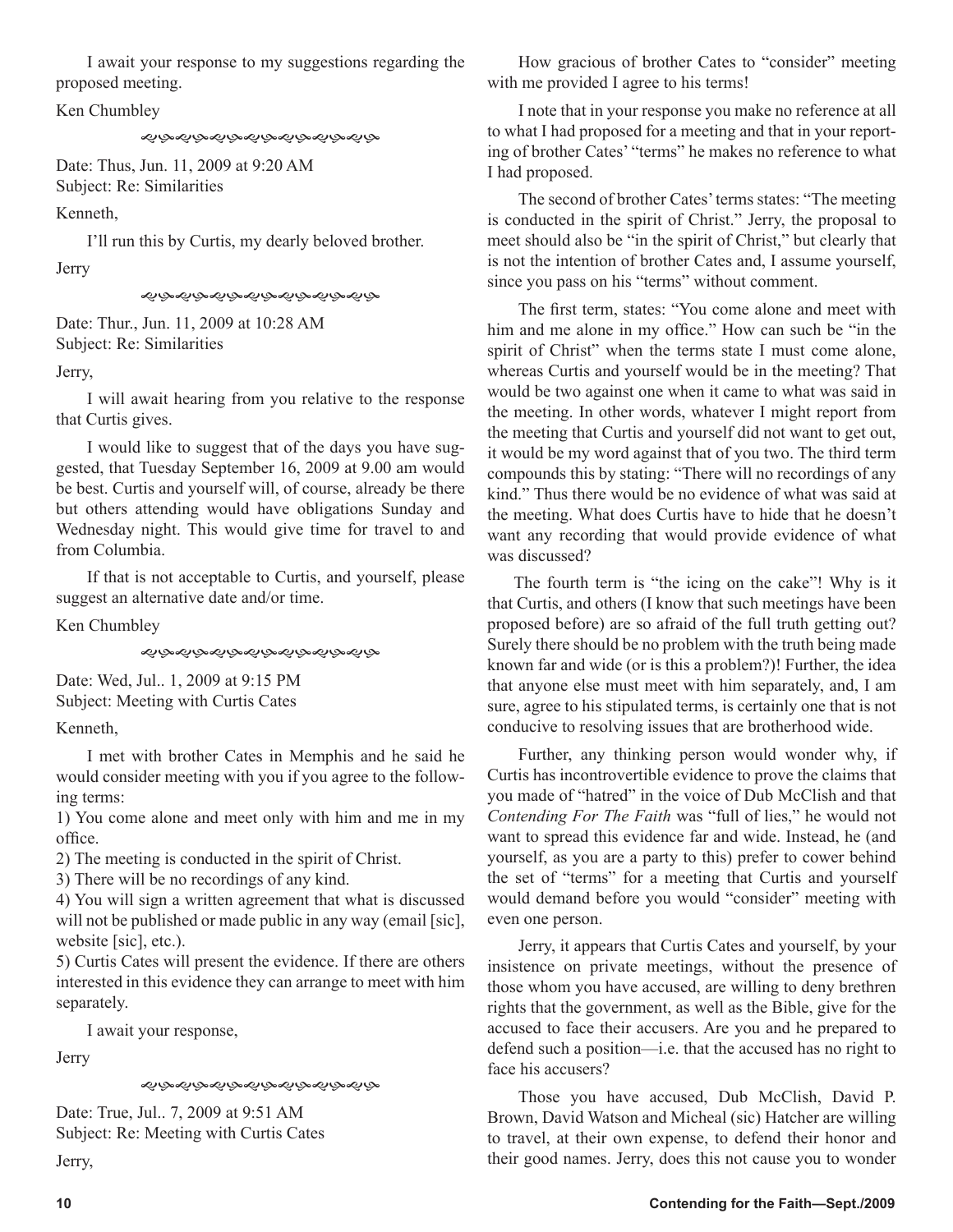that you might have been deceived? Or are you really so blind that you cannot see that Curtis and others do not want the whole truth to come out and that they are using you and others to help them deceive the brotherhood? I pray that you will open your eyes and that you will be willing to examine all the evidence and not allow Curtis and others to spoon feed you with what they want you to know, while demanding that you not read other information that they have not approved.

Jerry, if you haven't realized it yet, I am not willing to go into a "hornet's nest" for a private meeting with you and Curtis that would resolve nothing. There needs to be a FULL and OPEN discussion with all sides of these issues present that can be recorded and the information made available for others. This very thing was done in the Herald of Truth meeting in 1973 that Garland Elkins and others called in Memphis to discuss the liberalism that had come into the Herald of Truth program. I give those involved with the Herald of Truth due credit as they were willing to come and confront those with whom there was disagreement—some coming all the way from Abilene, Texas. They had more integrity than is now being shown by Curtis Cates, Garland Elkins and others in this current situation that has divided the brotherhood over the fellowship with false teachers. These matters of division were not "done in a corner" (Acts 26:26). Paul was prepared to defend himself openly before his accusers as are Dub McClish, David P. Brown, David Watson and Micheal (sic) Hatcher, yet Curtis, with your approval and complicity, seeks to hide these matters in private meetings with no record of what takes place and without the presence of the accused. Who is acting more like Paul: Curtis, yourself and others or Dub McClish, David P. Brown, David Watson and Micheal (sic) Hatcher?

Jerry, you made accusations and allegations over a year

## **FREE CD AVAILABLE**

*Contending for the Faith* is making available a CD-ROM free of charge. *Why is this CD important? ANSWER*: It contains an abundance of evidentiary information pertaining to Dave Miller's doctrine and practice concerning the re-evaluation/reaffirmation of elders, MDR, and other relevant and important materials and documents directly or indirectly relating to the Brown Trail Church of Christ, Apologetics Press, Gospel Broadcasting Network, MSOP, and more.

To receive your free CD contact us at *Contending for the Faith*, P. O. Box 2357, Spring, TX 77383-2357, or email us at dpbcftf@gmail.com.

**If you desire to have a part in the distribution of this important CD you may make your financial contributions to the Spring Church of Christ, P. O. Box 39, Spring, TX 77383.**

ago in front of witnesses. When called upon to produce evidence to back up your claims that Dub showed "hatred" in his voice in a telephone conversation and that *Contending For the Faith* was "full of lies," you have repeatedly refused to do so. I, again, call upon you to repent or provide that evidence openly and freely and join in an effort to have these matters discussed fully and openly that this division in the body of Christ might be healed.

Ken Chumbley

ぐぶぐぶんぷんぷんぷんぷんぷ

Date: Wed, Jul.. 8, 2009 at 10:53 PM Subject: Re: Meeting with Curtis Cates Kenneth,

You have accused me of sinning because I defended Curtis Cates against the lies and slander that were published against him and his wife. You insist upon seeing evidence and called me Nancy Polosi (sic) for not producing it. Well, I am producing it and it is Curtis Cates himself with evidence that he will present. This is not two against one. This is for you to hear and brother Cates to present. Neither one of us has to say a word. This isn't a debate and this isn't an attempt to resolve the whole matter in a brotherhood meeting. This is between you and me and is personal. You want me to show you evidence and I will do that in the privacey (sic) of my office. My evidence is Curtis Cates and his documentation.

Why the terms? Why no recordings? Why no publication? Because this is between you and me and I want it to stay that way. Do you think I intend to publish something you might say or "write you up" and post it on the internet? I could no sooner do that than to go out and murder someone. However, I do believe that is your intention. The way you have twisted and manipulated my past comments and e-mails is appaling (sic) to me. I do not trust you and your intentions. Therefore, no hornets allowed. This goes no fur-

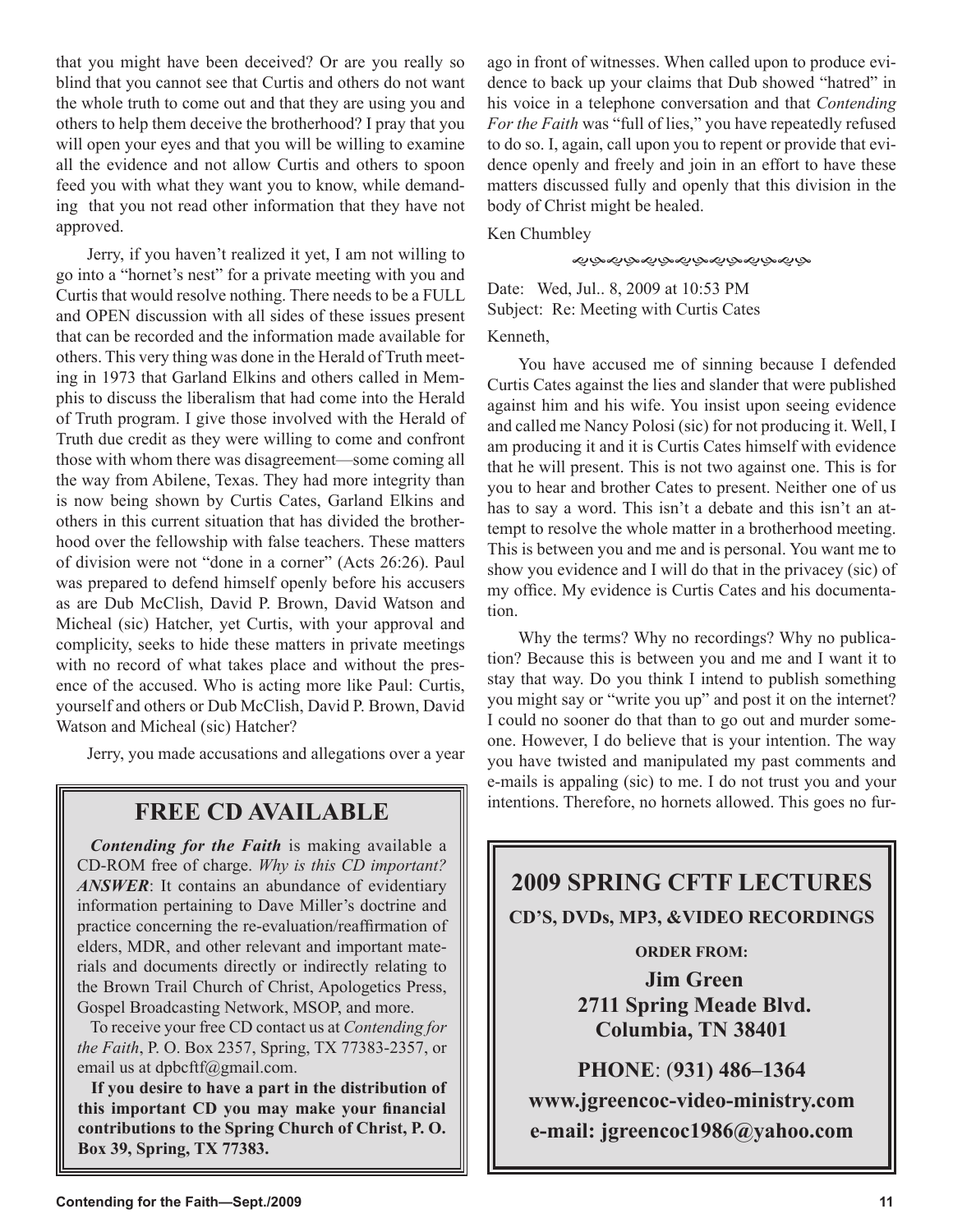ther than my office and we do not need recording devices to hear what Curtis Cates will present to you. If you refuse to come and see this evidence then you have nothing to charge me with and the matter is closed.

### *෯෯෯෯෯෯෯෯෯෯෯෯*

Date: Thus, Jul.. 16, 2009 at 9:29 PM Subject: Re: Meeting with Curtis Cates Jerry,

No, your sin was in saying that Dub McClish had "hatred" because of his tone of voice on the phone and that *Contending For The Faith* was "full of lies." Even if, as you now claim, "I defended Curtis Cates against the lies and slander that were published against him and his wife," that does NOT change the matter!

Further, this is the FIRST statement that you have made identifying what you consider "lies and slander" respecting Curtis Cates and his wife, but again, NO EVIDENCE! One can make claims, but WITHOUT corroborating evidence, that's all they are "claims," and referring to what was actually published as being "lies and slander" is simply an accusation that does not offer proof. Thus producing that which was published does not provide proof that it is "lies and slander." Where is your evidence? Further, even if proof could be offered regarding the alleged "lies and slanders" against Curtis and his wife, such does not prove the allegations that you made—that Dub McClish had "hatred" in his voice or that "*Contending for the Faith* is "full of lies." Neither would it eliminate the false teaching of Dave Miller or the fellowship and endorsement of Dave Miller in his false teaching which is at the root of what is disturbing the peace and unity of the Lord's church. Thus, your proposed meeting, wherein I would have to "hear" brother Cates and "not say a word" does NOT deal with the real problems that are dividing the precious body of Christ.

Again you write, "You insist upon seeing evidence and called me Nancy Polosi(sic) for not producing it." Jerry, what is wrong in demanding evidence? Further, you need to check your facts before you start hitting the keyboard. Look at my e-mail "Similarities," in which I indicated that you were LIKE Nancy Pelosi; I didn't call you Nancy Pelosi. Yes, you

## Guilt By Association

**by** Lester Kamp *Matters Of The Faith,* EDITOR 25 CENTS EACH OR \$20 PER 100, PLUS POSTAGE

> Order from: Lester Kamp P. O. Box 440297 aurora, co 80044

were like Nancy in that you made accusations but when asked to produce evidence you refused to do so.

You state "Well, I am producing it and it is Curtis Cates himself with evidence that he will present." Jerry, YOU are not producing it—it is NOT in your e-mail. If Curtis has evidence why has he not presented it PUBLICLY before now, and why does he now insist that any meeting to present such "evidence" be a private meeting with no recordings and with a pre-signed agreement that nothing be published in any way about the meeting? Why should he, and you, want to hide this "evidence" if it could prove that *Contending For The Faith* was "full of lies" or even if it only showed what was published concerning Curtis Cates and his wife was indeed "lies and slander"?

Why would such a meeting, as proposed by Curtis (by the way you have still made no reference to what I proposed regarding a meeting) not be "two against one"? Only three would be present—Curtis, you and me. Further, according to your own words, it would be a situation for me "to hear and brother Cates to present." According to this statement, I could not even open my mouth to ask a question, let alone provide any evidence that might disprove the claims that Curtis would make. Do you still insist that it would not be "two against one," for surely, from what you have said in your e-mails, you would not be willing to counter anything your "dearly beloved brother" might state?

You continue: "Neither one of us has to say a word. This isn't a debate and this isn't an attempt to resolve the whole matter in a brotherhood meeting." No we both LIS-TEN to Curtis and I have to sign a pre-meeting agreement that I will not discuss the meeting else where." Don't you see that the purpose of this "agreement" would be to silence

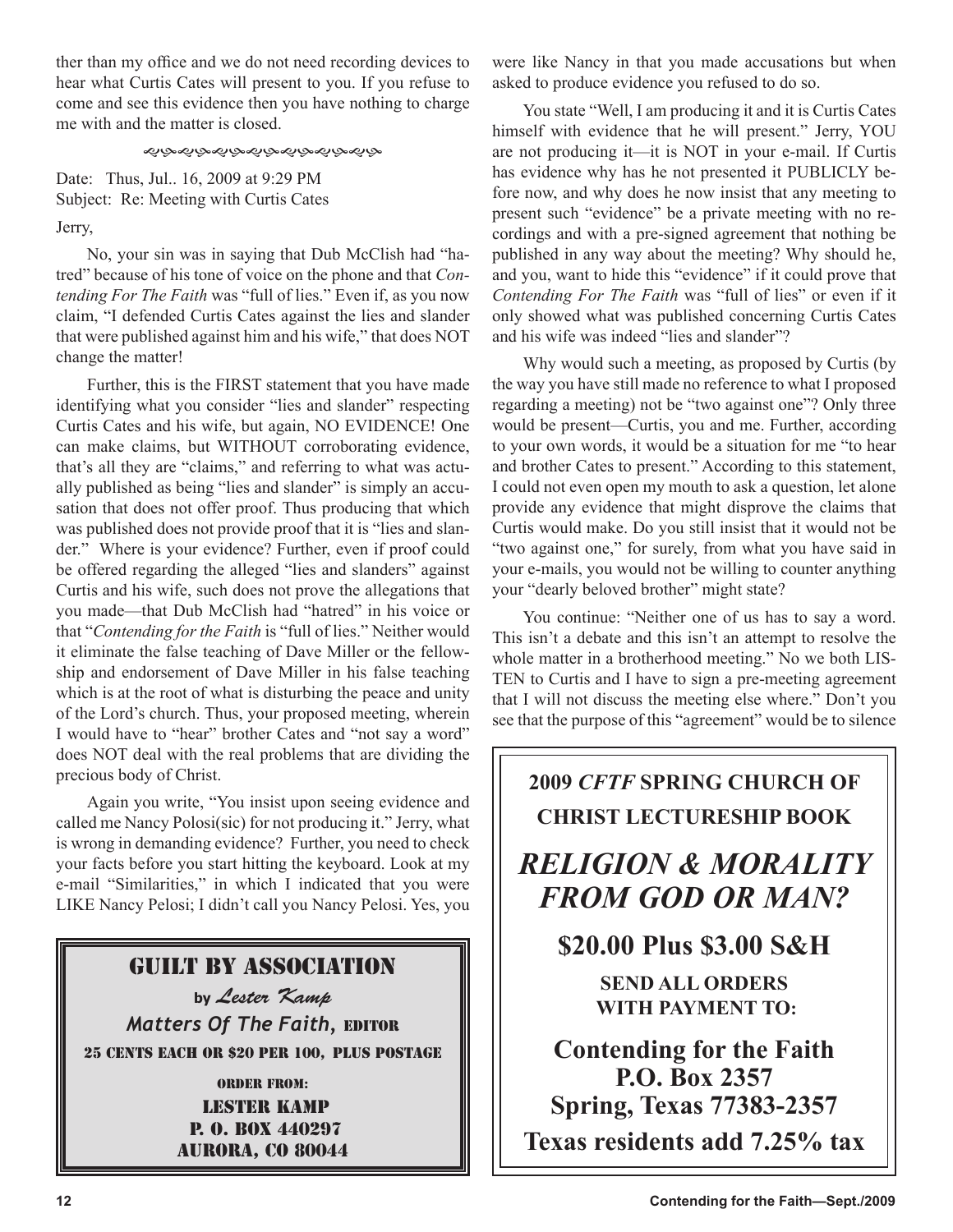any opposition from me to what Curtis may present as "evidence," even if he cannot prove his case that "lies and slander" about him and his wife were published in *Contending For The Faith*? I would ask, what would be wrong in having a public debate about the whole matter of Dave Miller's false teaching and the fellowship and support being given to this false teach (sic) that is contrary to Scripture (2 John 9- 11)? Why should the meeting not be "an attempt to resolve the whole matter in a brotherhood meeting," as you might remember, I proposed? After all it is a brotherhood matter and it is dividing brethren. Why should there not be such a meeting to "attempt to resolve the whole matter?" Clearly, Curtis, and others have, a number of times, refused to be part of such a meeting in an effort to resolve thus brotherhood matter, including my recent effort. What are they afraid of? What do they have to hide? Why are they not willing to meet in a public manner where all would be documented (as in the Herald of Truth meeting in Memphis, TN in 1973—if you don't know about that meeting ask Curtis Cates and Garland Elkins for they know all about it)? Do you not think that such a position is strange? Do you not think such a position is contrary to scripture (I Peter 3:15)?

Jerry this is NOT "between you and me and is personal." It is indeed a brotherhood matter. Furthermore it involves others because your original statements were before witnesses, what you stated in the church building at North Columbia was not simply to me but also to Sherman Offord. Your attempts to make it personal do not work. It NEVER has been personal. This all started because of your statements, before witnesses: "Dub McClish had "hatred" because of his tone of voice on the phone and that *Contending For The Faith* was "full of lies." I have nothing against you personally. All I have sought to do is to have you provide evidence to back up your statements.

Again you state: "You want me to show you evidence and I will do that in the privacey (sic) of my office. My evidence is Curtis Cates and his documentation." Why must it be in the PRIVACY of your office? What is wrong with making these matters public? Why wasn't this "documentation" made public back when what you claim the "lies and slander" were published in *Contending For The Faith*? How can Curtis Cates be your evidence? Is simply being in his presence proof enough that "lies and slander" were stated about him? Further, if he has "documentation" that proves his allegations, why has he not made such public to refute those who made the statements? Why does he have to show it in a private meeting and not allow any record of that "documentation" to be published? Again, what does Curtis have to hide? Why does he want to veil this whole matter in secrecy when the brotherhood is divided because of what took place back in 2005?

You state: "Why the terms? Why no recordings? Why no publication? Because this is between you and me and I want it to stay that way." Jerry, I have already shown that such is not "between you and me." Nor does this matter affect the South Carolina/Georgia area but it is also a brotherhood matter because of the division that exists. As for your statement, "I want it to stay that way," this I can well understand, considering the difficult position that you find yourself in your support of Curtis Cates and others.

Further you write: "Do you think I intend to publish something you might say or 'write you up' and post it on the internet? I could no sooner do that than to go out and murder someone." What would be wrong in publishing something if it is the truth or a truthful record of what was stated? However, given the fact that you have not always been truthful in what you have stated in your e-mails, I wonder whether what you publish would be accurate. The truth of the matter is that Curtis Cates and you are afraid of the truth getting out and thus you want your "private" meetings and "agreements" before you would even meet to present your "evidence." As for going out to "murder someone" that can be done, figuratively speaking, by stating and/or promoting lies that seek to damage another's reputation, as has been attempted by you, Curtis and others while at the same time "hiding" and not facing those you have accused.

You state: "However, I do believe that is your intention. The way you have twisted and manipulated my past comments and e-mails is appaling (sic) to me. I do not trust you and your intentions." Jerry, you can no more know my "intention" than you can know that Dub McClish had "hatred" in his voice when he spoke to you on the phone, as you have, before witnesses, claimed. Jerry, you accuse me of having "twisted and manipulated" your past comments. You need to look in the mirror. It is you that sought to twist and manipulate what was stated when you originally made your allegations before witnesses and what occurred when we spoke before others after the Gospel Meeting at North Columbia in your e-mails to me. Could it be that you intended for your e-mails to me to be sent to certain individuals, without my responses, so that it would look like you were reporting accurately what had previously occurred?

You state: "Therefore, no hornets allowed." I find that hard to accept given what you have previously stated both by spoken word and in writing. You write: "This goes no further than my office and we do not need recording devices to hear what Curtis Cates will present to you." I ask, if Curtis

**FIRST 35 YEARS OF** *CFTF ON DVD* **\$50.00 ORDER FROM** *CFTF* **P. O. BOX 2357 SPRING, TX 77383-2357**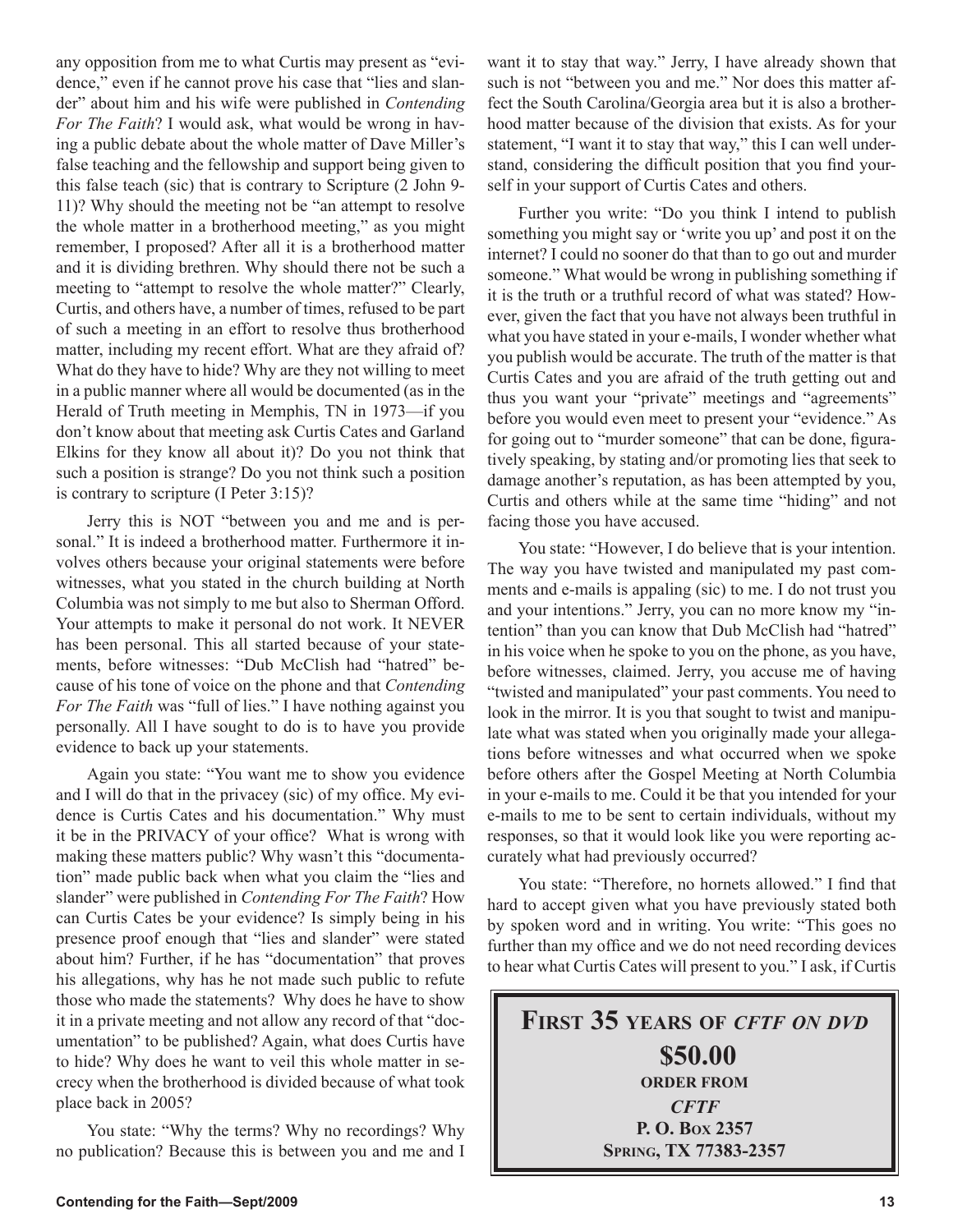has the "evidence," as you claim, why should it not go much further than your office? What has Curtis to hide? Again, you make it clear that this would be a "one way street"—Curtis "presents," I "hear." Such is NOT conducive to resolving these matters that have divided the Lord's church.

You close by stating: "If you refuse to come and see this evidence then you have nothing to charge me with and the matter is closed." Such is a bogus statement. That I won't come into a "hornet's nest" to "hear" Curtis and I will therefore have no opportunity to see/hear his "evidence" (actually it is you that should have and present the evidence since you made your charges to me and others), does not mean that I have nothing to charge you with. You have sinned and need to repent. Whatever you may or may not say or do, the matter will NOT be closed until such time as these matters are discussed in open forum and where evidence can be presented and where those that you, Curtis and others have accused might be present to respond to your accusations. Otherwise this matter will not be settled until the Judgment. Jerry, for your sake and for Curtis' and others, I pray that such would be resolved before the Judgment.

Please answer "yes" or "no". Are Curtis and others willing to meet as I proposed in my e-mail to you of June 5? To date you have ignored completely what was stated in that e-mail.

I await your response.

Ken Chumbley

*෯෯෯෯෯෯෯෯෯෯෯෯* 

Date: Fri., Jul.. 17, 2009 at 11:26 AM Subject: Re: Meeting with Curtis Cates

## Kenneth,

I simply offered to present evidence that what was published in "Contentious For the Faith" about Curtis Cates and his wife was untruthful and slanderous. Since you are not interested in seeing this evidence have no further contact with me.

Jerry

*ৼ৾*ঢ়৵ড়৾৵ড়৾৸ড়ড়ড়ড়ড়ড়ড়

Date: Tue, Jul. 21, 2009 at 7:42 PM Subject: Re: Meeting with Curtis Cates Jerry,

You seem to have problems in remembering what you have said and written. When we first met and you brought forth your charges you stated that Dub McClish exhibited "hatred" because of his tone of voice on the phone and that *Contending For The Faith* was "full of lies." Now it comes down to just this matter with Curtis Cates and his wife in that you claim that what was written about them was "untruthful and slanderous." What has happened to providing evidence for your claim that Dub McClish exhibited "hatred" and the *Contending For The Faith* was "full of lies"? As stated in my last e-mail:

"Further, even if proof could be offered regarding the alleged 'lies and slanders' against Curtis and his wife, such does not prove the allegations that you made—that Dub Mc-Clish had 'hatred' in his voice or that *Contending for the Faith* is 'full of lies.' Neither would it eliminate the false teaching of Dave Miller or the fellowship and endorsement of Dave Miller in his false teaching which is at the root of what is disturbing the peace and unity of the Lord's church."

In your first e-mail to me of April 28, 2008, in response to my e-mail, you stated: "The evidence I would present to you are the articles you already have, but 'seeing you will not see.'" Jerry, how can the evidence be the articles? What is needed are facts that would prove that what was stated was "untruthful and slanderous." It is clear that you need to determine what the evidence is. Whether the evidence is the articles that were written or it is some documentation that would prove the articles erroneous. Had you had documentation that would have proved what was written in *Contending For The Faith* was "untruthful and slanderous" you would have presented it long ago. But all you could say was that the "evidence I would present to you are the articles you already have." Again, said articles are not proof of your claims.

From your e-mails it is clear that neither you, nor Curtis Cates are honorable men who are willing to meet "face to face" with those you have accused, but instead would seek to perpetuate a divided brotherhood with private meetings where there would be no record of what takes place, while insisting upon a prior written agreement that all that is discussed would remain private.

I pray that both of you would repent before it is eternally too late.

Ken Chumbley

そぶぐぶんぷんぷんぷんぷんぷ

*As of August 1, 2009, I have received no further communication from Jerry Manning. As indicated in the e-mail exchange, it is my prayer that Jerry Manning, Curtis Cates and others will repent before it is eternally too late.*

*—Ken Chumbley*

### ৼঀড়ড়৽ড়ঀড়৽ড়৽ড়৽ড়৽ড়৽ড়৽ড়ঢ়ড়

I had a little dog I called September. September was fond of jumping at conclusions, especially at the wrong conclusion. One day he jumped at a mule's conclusion. The next day was the first of October.

*Retraction: To make one take back a statement*. For example: A newspaper headline said—"Half of the city council are crooks." The city council demanded a retraction. The next day the headline said— "Half of the city council are not crooks."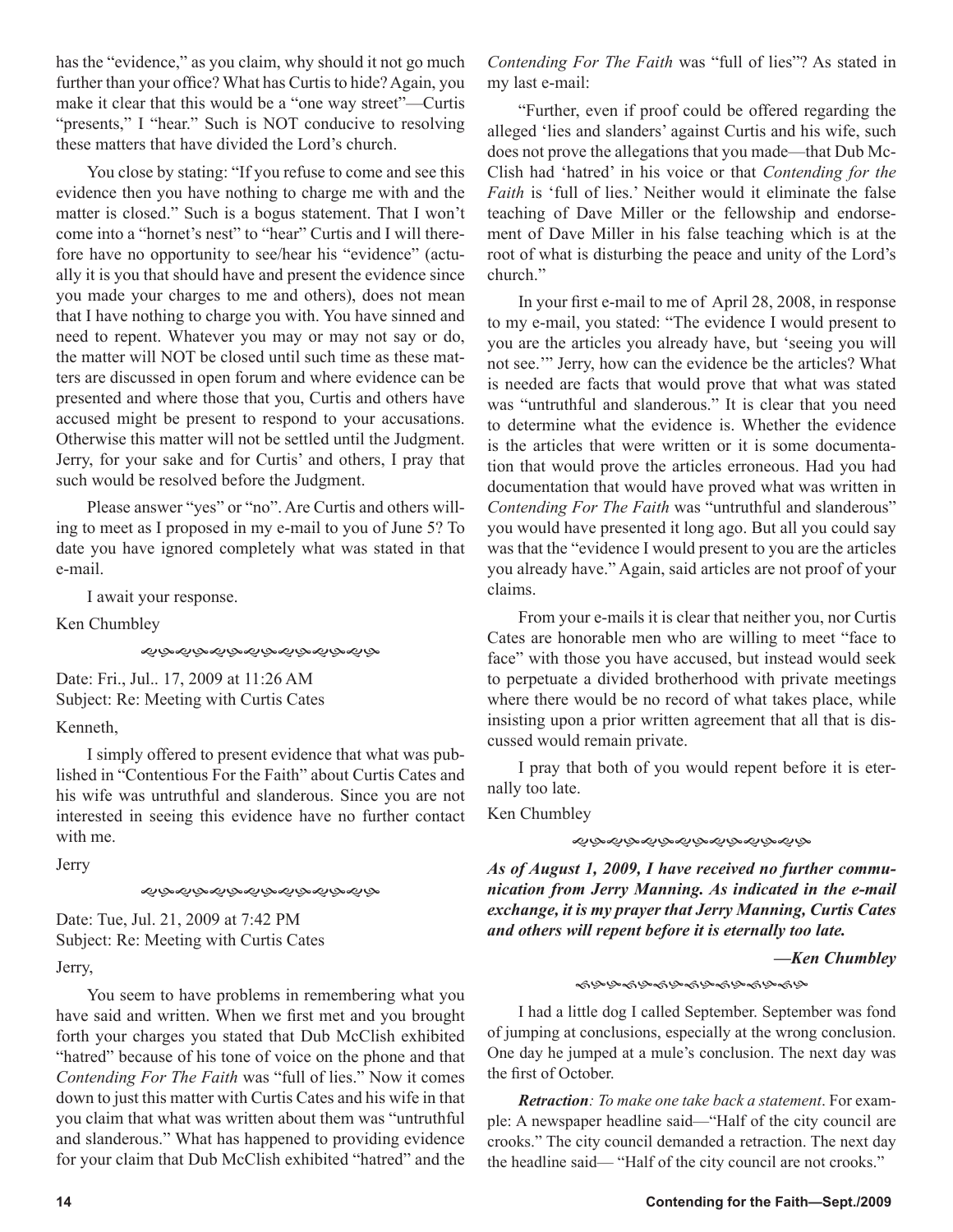### **(Editorial Continued From Page 2)**

extremely guarded conditions that allow for no rebuttal.

One of the things of interest in the Chumbley/Manning e-mails is the fact that brother Jerry Manning, who runs interference for Curtis Cates in said e-mail exchange, does not care one whit about fairness or evidence. He handles facts as if they were opinions and truth as if it were a fairy tale *thinking himself most wise and astute in doing it*. If Manning actually cared about the facts in evidence as well as the truth he declares he loves, he would be demanding that Cates do what courageous Gospel preachers have always done—*meet his accusers publicly with the evidence he says he has and expose them for the slanderers and liars he says they are*.

Manning said more than he realized when, concerning Chumbley's proposal to meet with Cates, he would "have to run it by Curtis." Why, we already knew that if "Curtis" met at all he would demand a controlled environment where he would sit as the presiding judge, and anyone not in lockstep with his dictates during the meeting would be gaveled down and held in contempt of Judge Cates' Court. Again, note the following conditions Cates arbitrarily dictated and supplied to Manning to which Chumbley must agree before he (Cates) would "consider" meeting with him.

**1) You come alone and meet only with him and me in my office.**

**2) The meeting is conducted in the spirit of Christ.**

**3) There will be no recordings of any kind.**

**4) You will sign a written agreement that what is discussed will not be published or made public in any way (email [sic], website [sic] etc.).**

**5) Curtis Cates will present the evidence. If there are others interested in this evidence they can arrange to meet with him separately.** (*Bold mine—Editor*)

*Could such a meeting under these conditions be correctly*  described as one that is open and above board? What is it *that Cates et al., have to fear? Is it the truth?*

For Cates to stipulate that said meeting must be "conducted in the spirit of Christ" is ridiculous in view of the attitude of the one who conjured up such a self-serving, prejudiced and biased set of restrictions to which participants must agree before a meeting might be held. Why, then, should anyone expect such persons to practice the "spirit of Christ" in conducting the actual meeting? His points do not reflect "the spirit of Christ," but they well reveal the spirit of Curtis Cates, et al., regarding protecting themselves at all costs—*yes, even at the expense of truth*.

When one reads Manning's comments, one immediately notices that Manning's proof is whatever Cates has told him. Notice that Manning charges Chumbley et al., with telling lies, etc. about Cates and others, but he never tells how he knows they are lies—unless it is something such as: *"Well Curtis said they were lies and that's good enough for me."*

As is true of people who are not at all open to all of the facts in a case—*Manning prohibits others from doing what* 

to remedy the matter? *He rushes to engage in the same thing he thinks he sees in us and readily condemns us for doing.* He and so many others of his stripe have no problem with labels, name calling, etc.—*if you will agree with them as to whose names need to be called and the labels they assign to the condemned persons, no matter how slanderous those labels are.* No dog in this fight, indeed! Bro. Manning has charged us with slandering and ly-

ing about bro. and sis. Cates as well as others. That being the case we challenge him to produce one instance of where *CFTF* has printed a falsehood about either bro. or sis. Cates, or anyone else for that matter. Though we do not knowingly print anything that is wrong, we have always been willing to correct any mistake we have made. But it may be that Manning will feel compelled to "run this by Curtis" as well. However, he may find enough courage within himself to act alone and on his own initiative to site one case of where we have printed something that is not correct.

*he permits himself to do.* He manifests his outrage that derogatory labels are placed on others—but what does he do

Having made the preceding offer of the last paragraph to bro. Manning, will he be as generous with us? For instance, does brother Manning want to continue to stand by his statement in his Mon., Apr. 28, 2008 at 2:37 PM e-mail to Ken Chumbley? In that e-mail he wrote, "Dave Miller/ Brown Trail did not teach or allow the congregation to have the authority to re-evaluate their eldership..."? Does he continue to contend "That did not happen."? We only ask that Manning deal with this one instance selected from his emails to Chumbley. In view of his charges against us and our offer to him, are we asking too much from him? Of course, it may be that he needs to "run this by Curtis" as well.

No better evidence of someone being led around by the nose exists than that of Manning and those who walk in his shoes in said matters. Most of his answers are based on "Curtis, told me so." Without this hear-say Manning would have had very little to say in his e-mails to Chumbley—Mannings e-mails strongly testifying to the same. *Indeed, if Curtis Cates ate a cucumber, Jerry Manning would burp—accompanied by a host of like-minded burpers from others of Mannings stripe—and loud would be the burps thereof*.

### **—David P. Brown, Editor**

### **REBRESRESRESRESRESRRES**

### **INSULTED**

"What do you mean," roared the politician, "by publicly insulting me in your old rag of a paper? I will not stand for it, and I demand an immediate apology.

"Just a moment," answered the editor. "Didn't the news item appear exactly as you gave it to us, namely, that you had resigned as city treasurer?"

"It did, but where did you put it?—in the column under the heading 'Public Improvements.' "